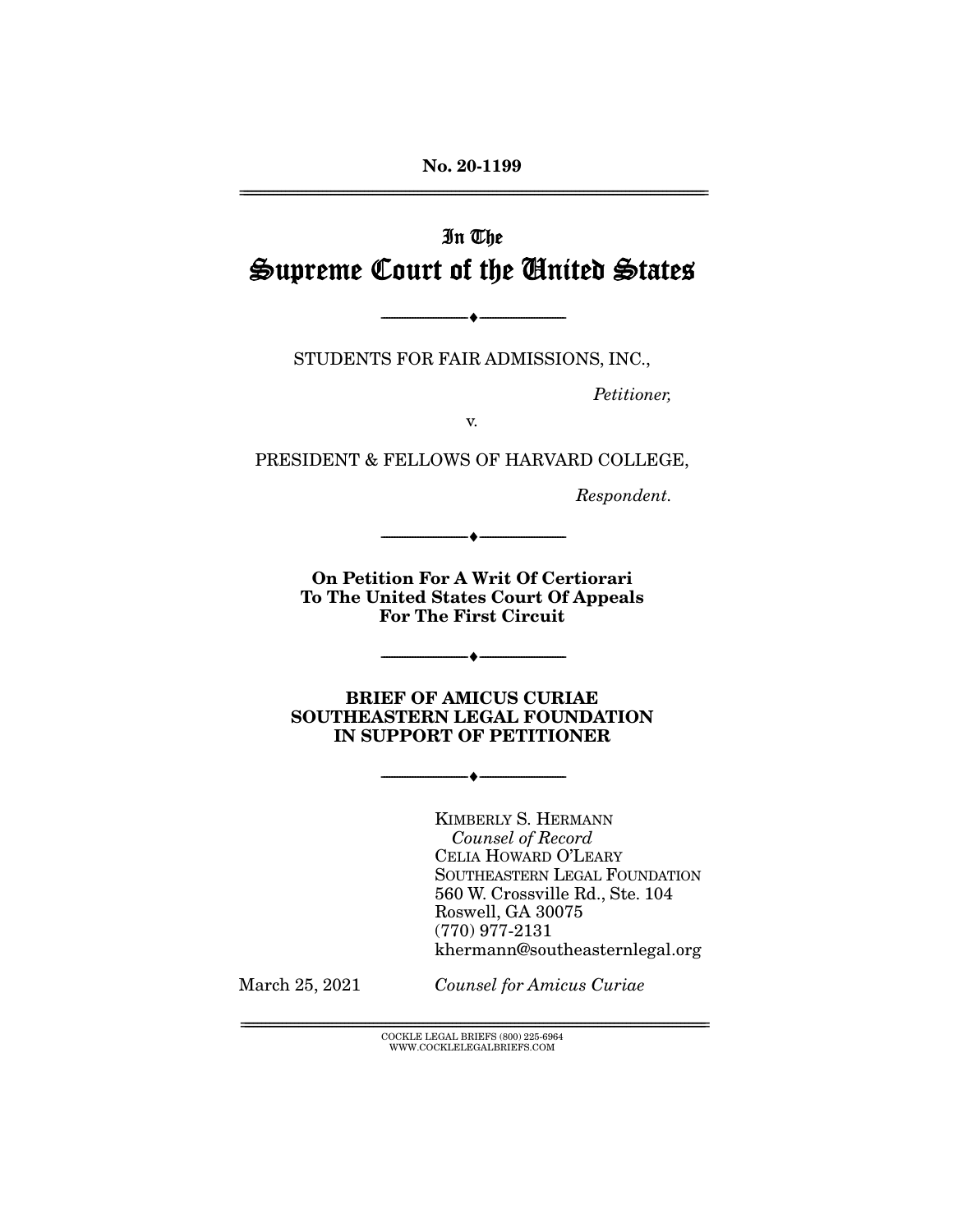## **QUESTIONS PRESENTED**

 1. Should this Court overrule *Grutter v. Bollinger*, 539 U.S. 306 (2003), and hold that institutions of higher education cannot use race as a factor in admissions?

 2. Title VI of the Civil Rights Act bans racebased admissions that, if done by a public university, would violate the Equal Protection Clause. *Gratz v. Bollinger*, 539 U.S. 244, 276 n.23 (2003). Is Harvard violating Title VI by penalizing Asian-American applicants, engaging in racial balancing, overemphasizing race, and rejecting workable race-neutral alternatives?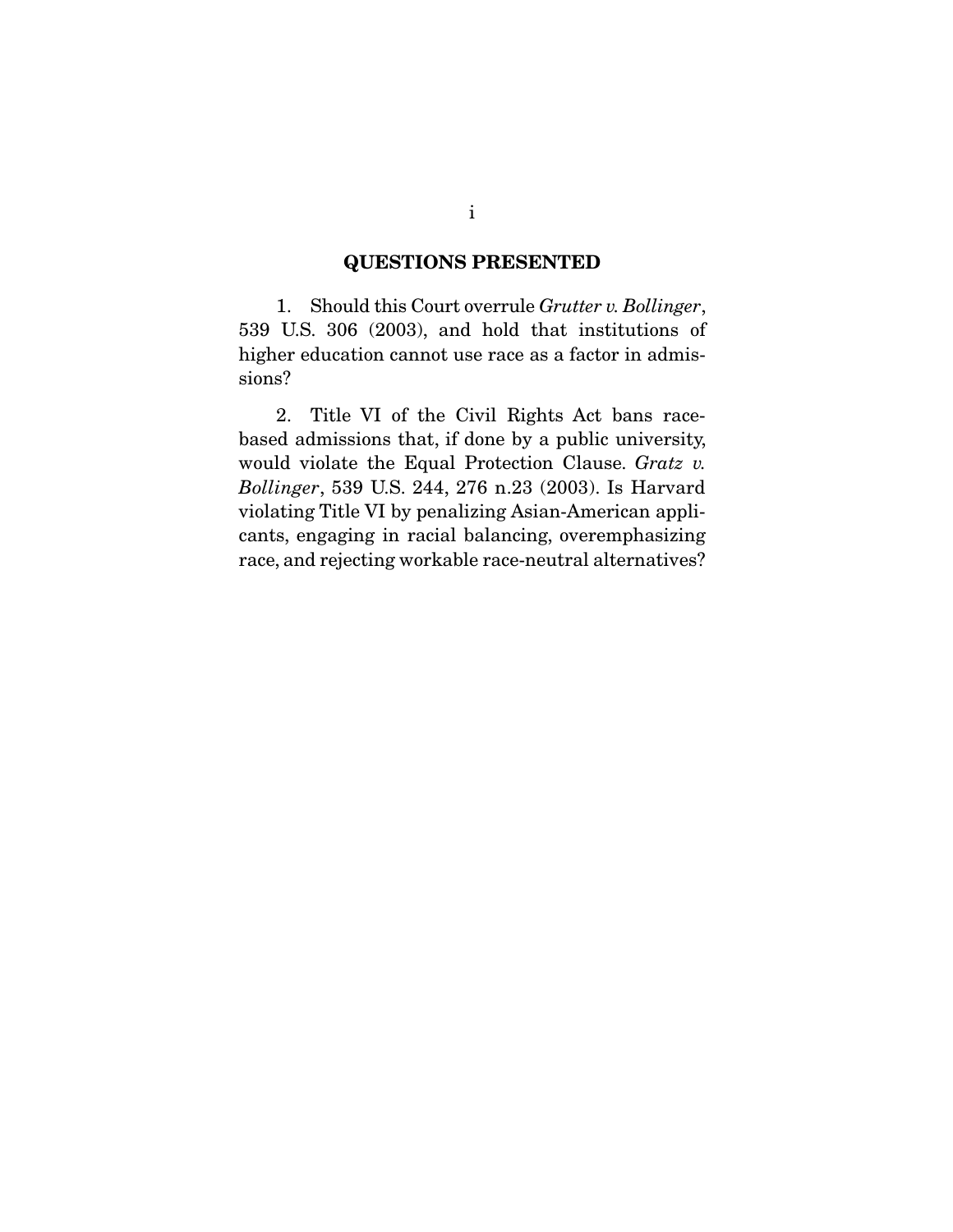# TABLE OF CONTENTS

| ۰, |
|----|
|----|

|                                                                                                                                                                                     | $\mathbf{i}$   |  |  |  |  |
|-------------------------------------------------------------------------------------------------------------------------------------------------------------------------------------|----------------|--|--|--|--|
|                                                                                                                                                                                     |                |  |  |  |  |
|                                                                                                                                                                                     | iii            |  |  |  |  |
| INTEREST OF AMICUS CURIAE                                                                                                                                                           | 1              |  |  |  |  |
| SUMMARY OF ARGUMENT                                                                                                                                                                 | $\overline{2}$ |  |  |  |  |
|                                                                                                                                                                                     | 4              |  |  |  |  |
| This Court should grant certiorari be-<br>Ι.<br>cause the holding in Grutter has allowed<br>colleges to unconstitutionally consider ap-<br>plicants' race in the admissions process | 4              |  |  |  |  |
| A. Data shows that Harvard engages in<br>racial balancing through its admis-                                                                                                        | 6              |  |  |  |  |
| Other elite colleges and universities<br>В.<br>appear to engage in racial balancing                                                                                                 | 10             |  |  |  |  |
| $C_{\cdot}$<br>Even without the data, practices by<br>the admissions department show that<br>Harvard is "obsessed with race"                                                        | 13             |  |  |  |  |
| II. This Court should grant certiorari be-<br>cause the <i>Grutter</i> decision conflates diver-<br>sity of color with diversity of thought in a<br>way that harms college students | 15             |  |  |  |  |
|                                                                                                                                                                                     | 20             |  |  |  |  |

ii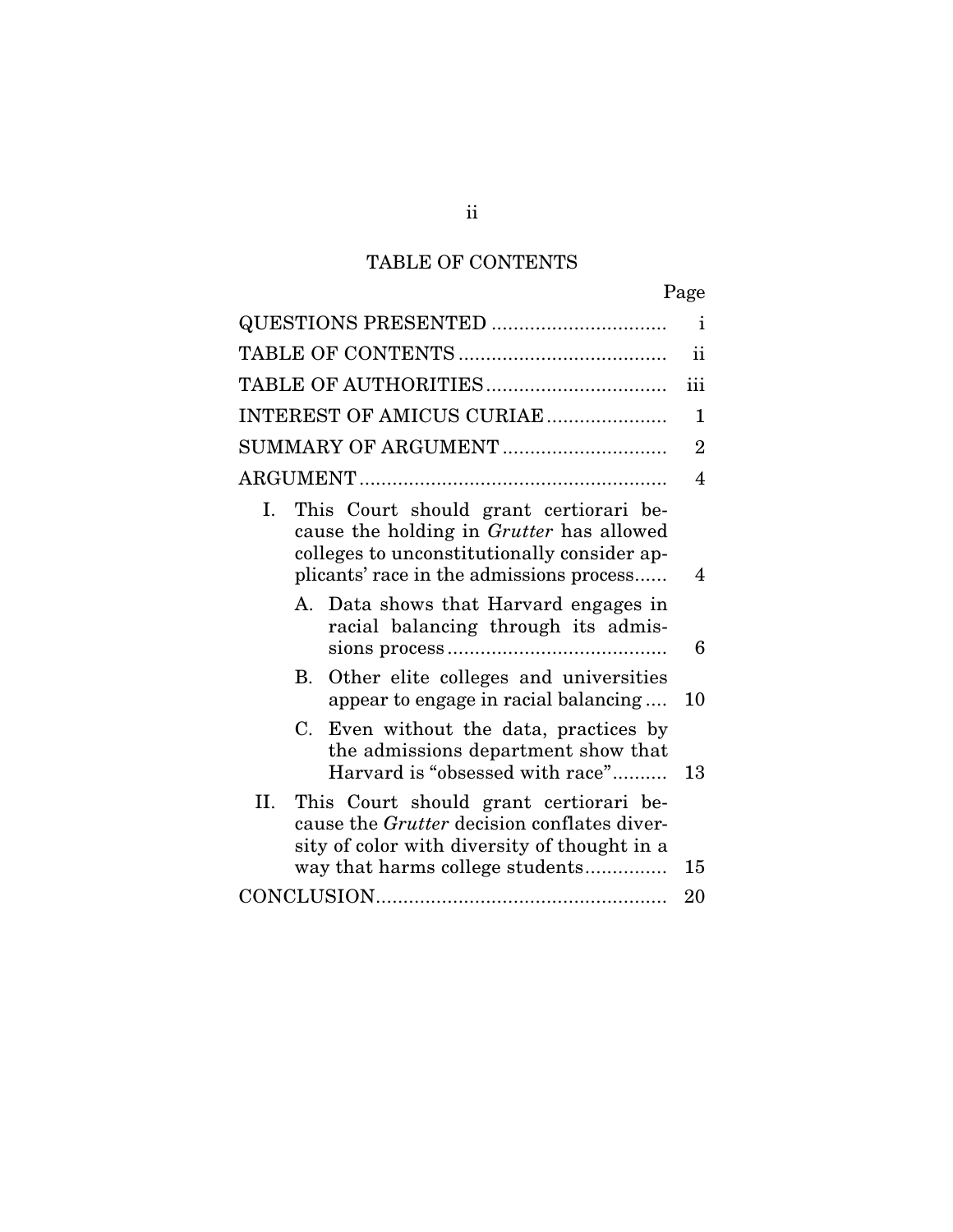# TABLE OF AUTHORITIES

# **CASES**

| Adarand Constructors, Inc. v. Slater, 528 U.S.                                                  |
|-------------------------------------------------------------------------------------------------|
| Cavalier ex rel. Cavalier v. Caddo Par. Sch. Bd.,                                               |
| City of Richmond v. J.A. Croson Co., 488 U.S. 469                                               |
| Fisher v. University of Texas at Austin, 133 S. Ct.                                             |
| Garrison v. Louisiana, 379 U.S. 64 (1964) 15                                                    |
| Grutter v. Bollinger, 539 U.S. 306 (2003)passim                                                 |
| $\it{Healy}$ v. James, 408 U.S. 169 $(1972)$ 15                                                 |
| Keyishian v. Board of Regents, 385 U.S. 589                                                     |
| McConnell v. Federal Election Commission, 540                                                   |
| Metro Broad., Inc. v. FCC, 497 U.S. 547 (1990)15, 16                                            |
| Northeast Florida Chapter of Associated Gen-<br>eral Contractors of America v. City of Jackson- |
| Northwest Austin Municipal Utility District No.<br>One v. Holder, 557 U.S. 193 (2009) 1         |
| Parents Involved in Cmty. Sch. v. Seattle Sch.                                                  |
| Perrea v. Cincinnati Public Schools, 709 F. Supp.                                               |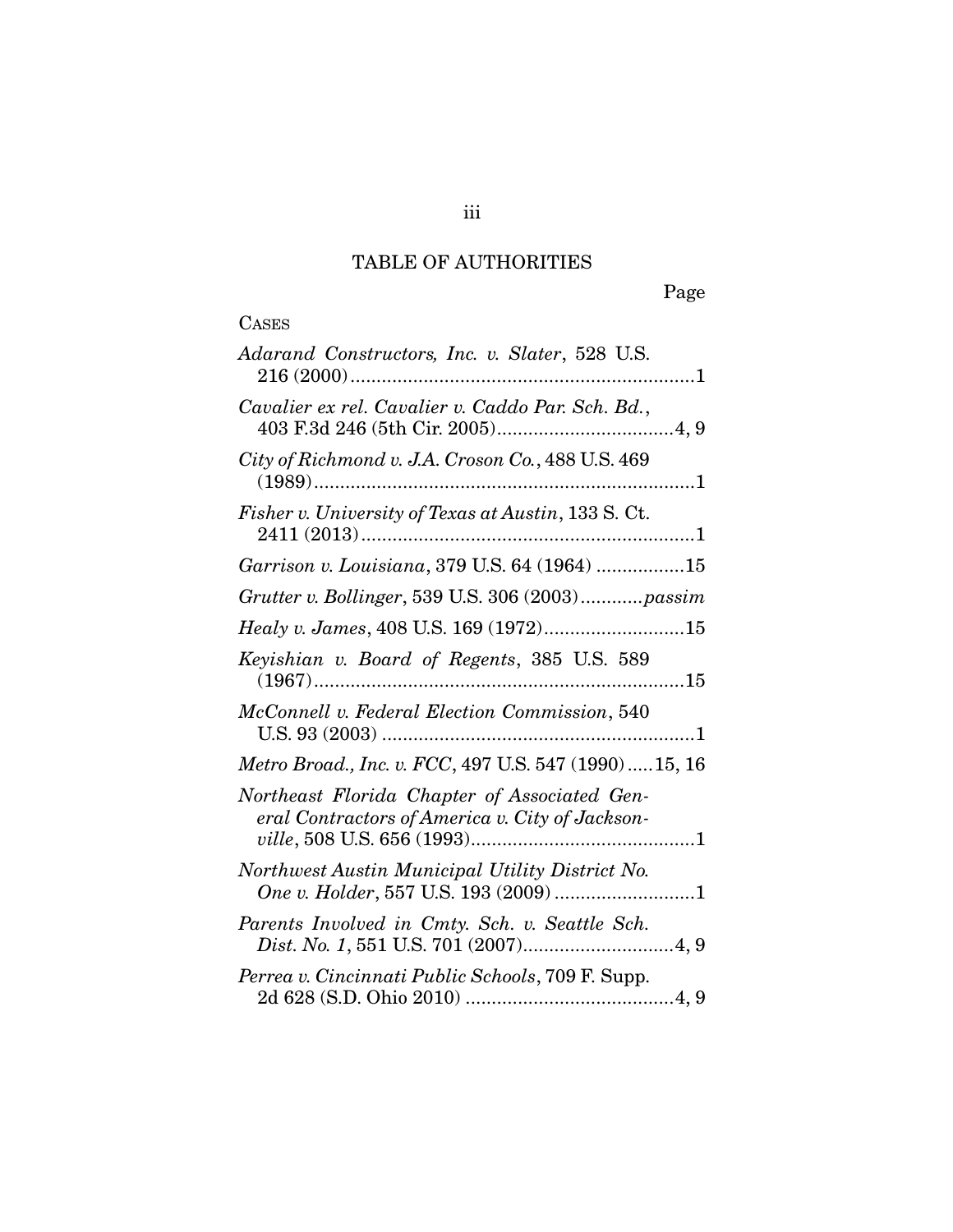# TABLE OF AUTHORITIES—Continued

iv

| Regents of Univ. of Calif. Bakke, 438 U.S. 265           |  |
|----------------------------------------------------------|--|
|                                                          |  |
| <i>Shelby County v. Holder, 133 S. Ct. 2612 (2013) 1</i> |  |

# RULES

# OTHER AUTHORITIES

| Bari Weiss, Whistleblower at Smith College Re-                                                                                              |  |
|---------------------------------------------------------------------------------------------------------------------------------------------|--|
| Ben Zeisloft, 'The Endpoint of Critical Race<br>Theory': Columbia University Faces Backlash<br>for Segregated Graduations, Campus Reform    |  |
|                                                                                                                                             |  |
| Dustin Barnes, Columbia University Offering<br>Graduation Ceremonies Based on Race, Eth-<br>nicity, Income Status, USA Today (Mar. 16,      |  |
| Edmund DeMarche, University of Virginia Stu-<br>dent Says 'Too Many White People' at School's<br>New Multicultural Center: Report, Fox News |  |
|                                                                                                                                             |  |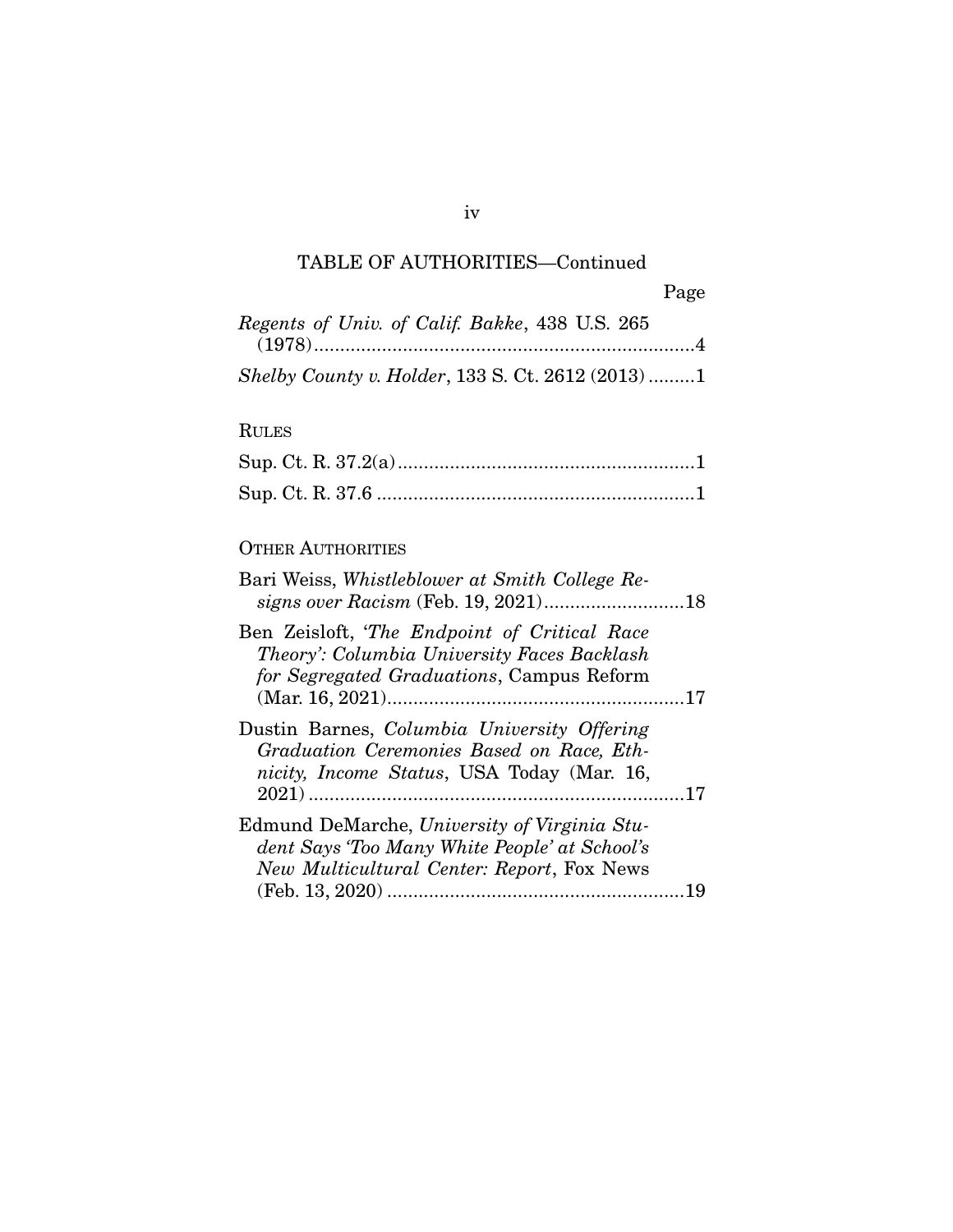# TABLE OF AUTHORITIES—Continued

Page

| Press Release, Foundation for Individual Rights |  |
|-------------------------------------------------|--|
| in Education, Largest Ever Free Speech Sur-     |  |
| vey of College Students Ranks Top Campuses      |  |
|                                                 |  |
| Ron Unz, The Myth of American Meritocracy,      |  |
|                                                 |  |

v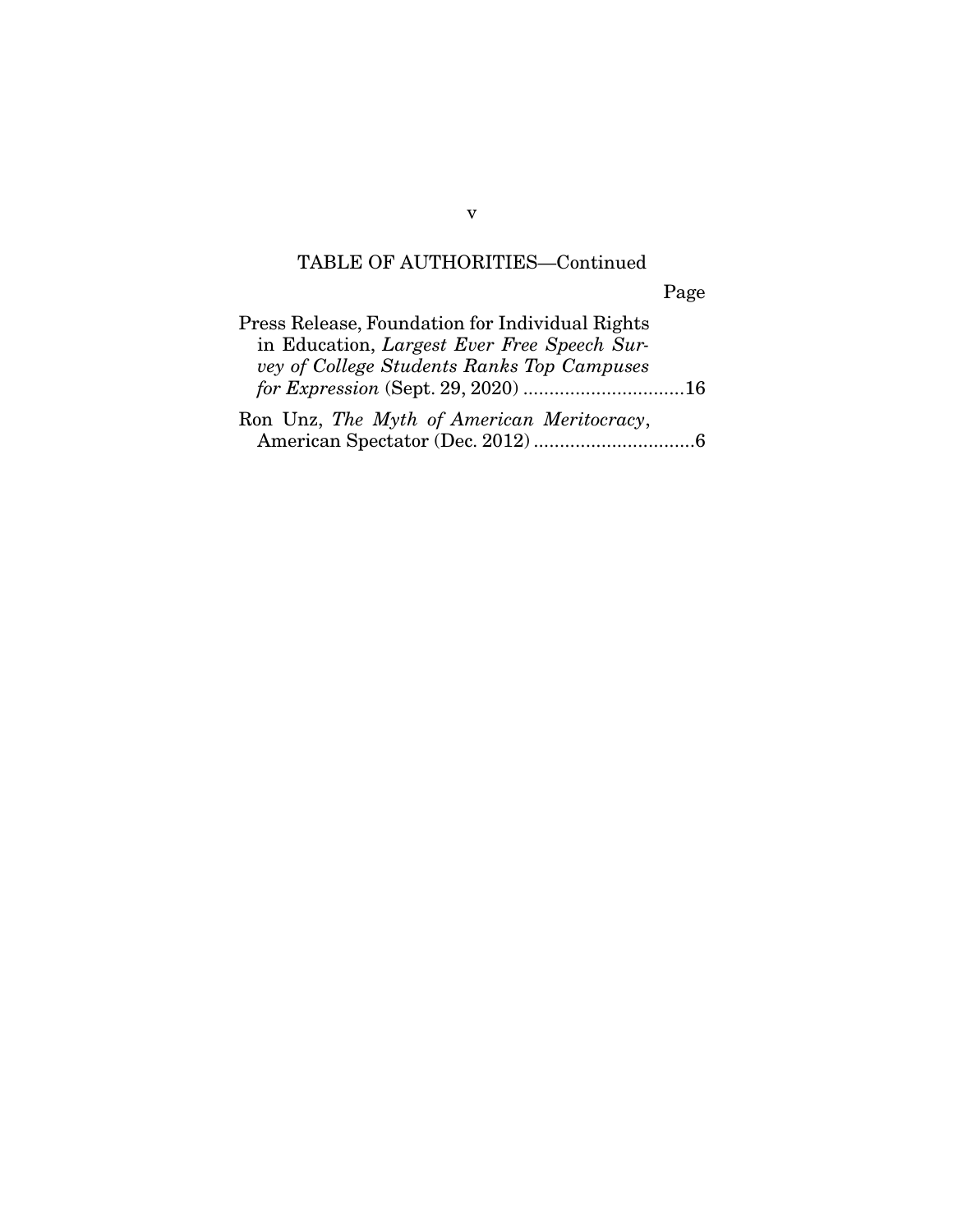### **INTEREST OF AMICUS CURIAE**<sup>1</sup>

Southeastern Legal Foundation (SLF), founded in 1976, is a national nonprofit, public interest law firm and policy center that advocates for constitutional individual liberties, limited government, free speech, and free enterprise in the courts of law and public opinion. SLF drafts legislative models, educates the public on key policy issues, and litigates regularly before the Supreme Court, including such cases as Fisher v. University of Texas at Austin, 133 S. Ct. 2411 (2013); Shelby County v. Holder, 133 S. Ct. 2612 (2013); Northwest Austin Municipal Utility District No. One v. Holder, 557 U.S. 193 (2009); McConnell v. Federal Election Commission, 540 U.S. 93 (2003); Adarand Constructors, Inc. v. Slater, 528 U.S. 216 (2000); Northeast Florida Chapter of Associated General Contractors of America v. City of Jacksonville, 508 U.S. 656 (1993); and City of Richmond v. J.A. Croson Co., 488 U.S. 469 (1989).

 This case concerns SLF because SLF advocates for a color-blind interpretation of the Constitution and preservation of the rights granted all citizens in the Equal Protection Clause, and it defends the rights to educational opportunities regardless of race. This case is important to SLF because Harvard threatens to erode the achievements our nation has made regarding

<sup>1</sup> Rule 37 statement: The parties were notified that Amicus intended to file this brief more than 10 days before its filing and consented to its filing. See Sup. Ct. R. 37.2(a). No party's counsel authored any of this brief; Amicus alone funded its preparation and submission. See Sup. Ct. R. 37.6.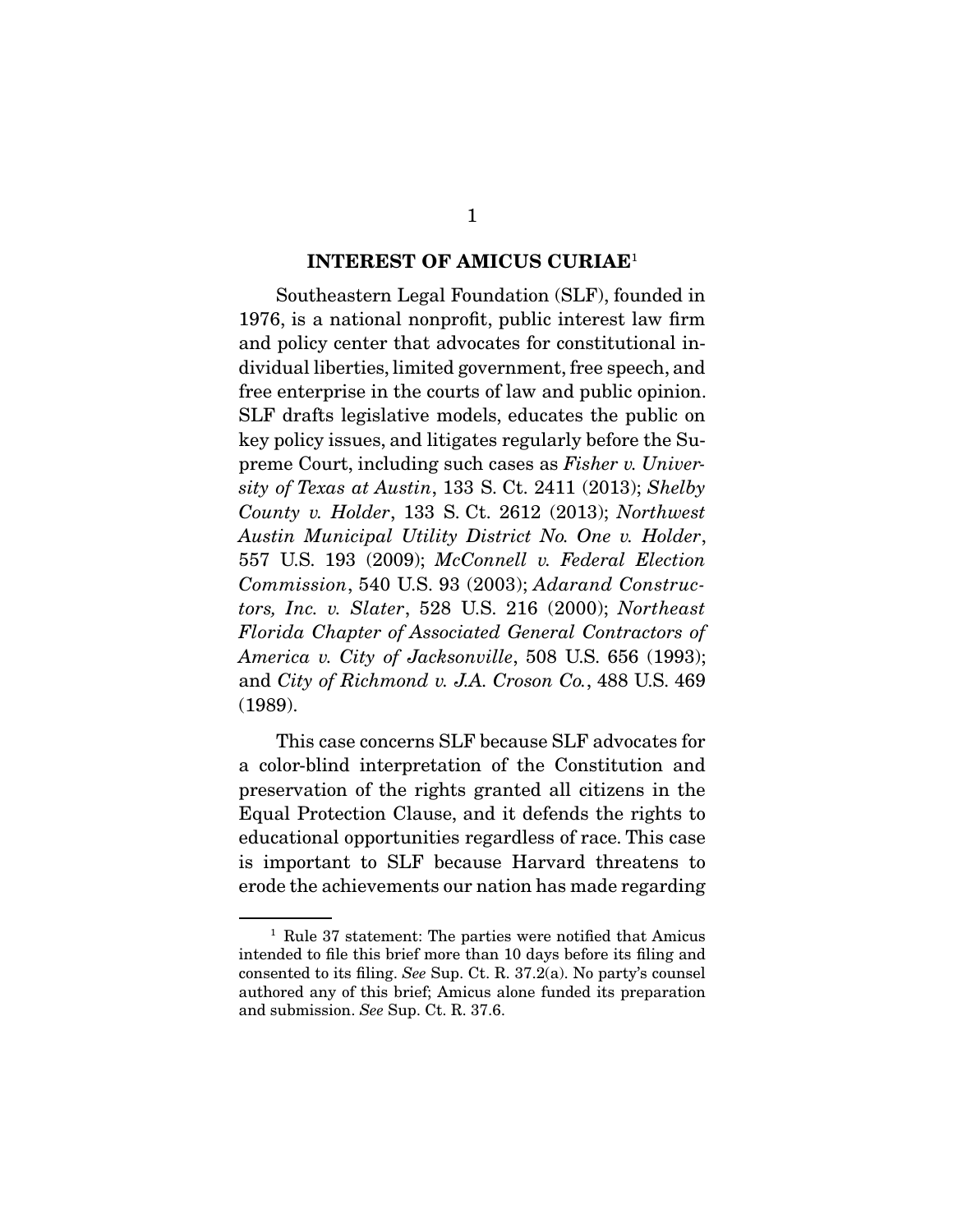race in college admissions. SLF also has an abiding interest in the preservation of the college campus as the traditional "marketplace of ideas." Too often, colleges and universities suppress diversity of thought and the free exchange of ideas. Through its 1A Project, SLF educates college students and administrators about the First Amendment, and it defends the right to engage in open inquiry on our nation's college campuses.

### **SUMMARY OF ARGUMENT**

--------------------------------- ♦ ---------------------------------

 One thing is clear: "Harvard is obsessed with race." Pet. at 41. From the very beginning of the admissions process, Harvard recruits high schoolers based on the color of their skin. Id. at 8. The racial makeup of each admitted class remains astonishingly stable from year to year, largely because of "one-pagers" the Dean of Admissions provides to the admissions committee. *Id.* at 9. These one-pagers inform the committee about the racial composition of past classes and how the current class's racial composition is shaping up. Id. The committee relies on the one-pagers while making its final decisions, but along the way, any admissions officer can take race into account when considering an application. App. 126. This lies in stark contrast to other elite universities like the California Institute of Technology (Caltech), where the university does not consider race during the admissions process and where the number of admitted Asian Americans has steadily increased over time. CA1.Joint.App'x (JA) 160–162.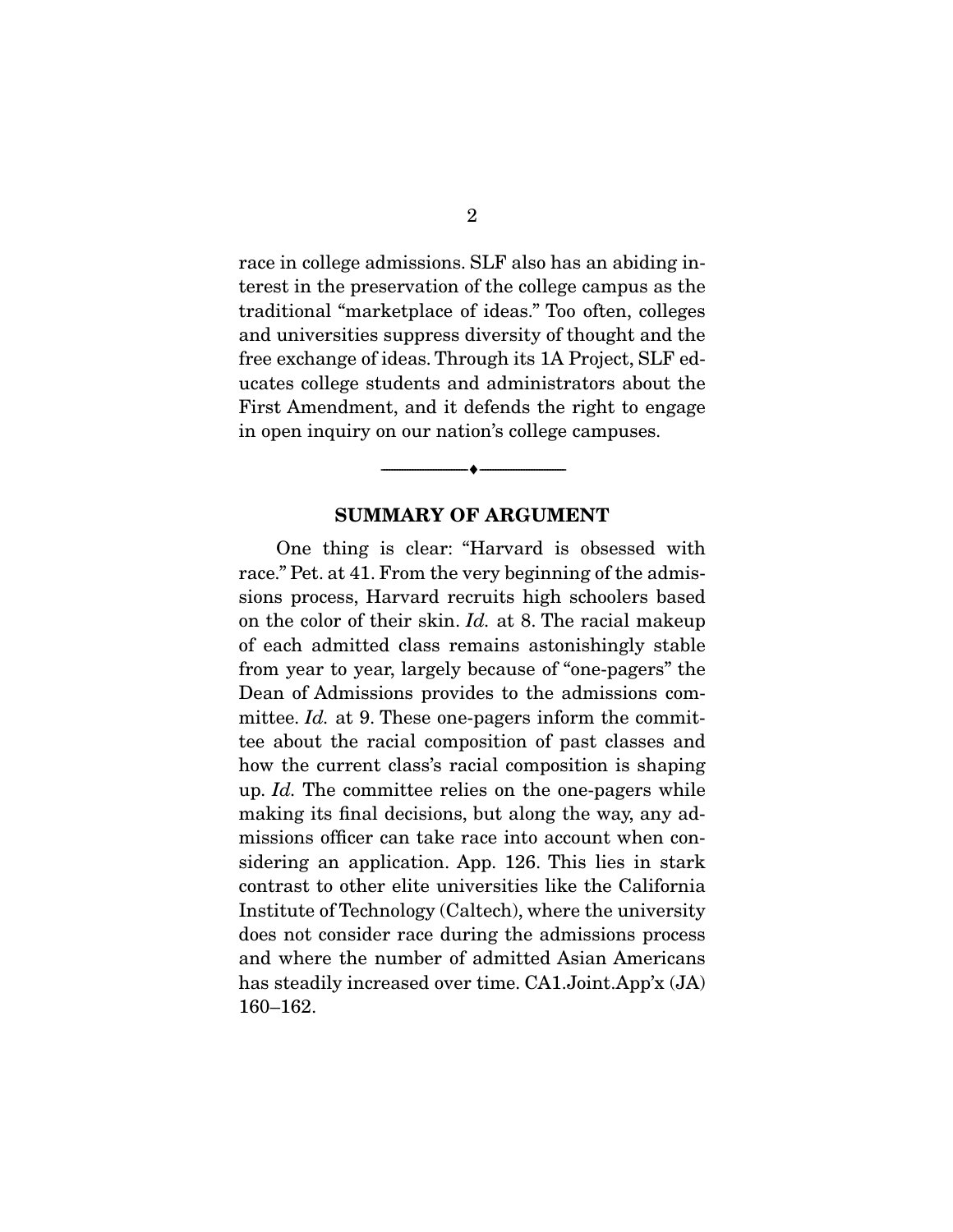Colleges have taken this Court's holding in Grutter v. Bollinger too far. 539 U.S. 306 (2003). Although the Court posited in Grutter that diverse races may contribute diverse viewpoints in the classroom, id. at 329, our nation's postsecondary institutions are abandoning their role as the marketplace of ideas at an alarming rate. Rather than promote diversity of views, colleges and universities obsess over the color of their students' skin. They zero in on race as early as the high school recruitment stage, and throughout the formative college years, they reinforce the idea that race informs every decision, action, and relationship. Racial hyperawareness has sowed visible seeds of discord on today's college campuses. Faculty and staff are encouraged to address interpersonal and student-related issues through the lens of race, graduation ceremonies are segregated, and students cannot even bear to sit in the same room as peers of a different color.

 Amicus urges this Court to reconsider its holding in Grutter by examining how that decision has played out in tangible ways since 2003. Whereas the Court in Grutter held that race-consciousness may serve an important diversity interest in the educational setting, the opposite has proven true: colleges are hardly the bastion of free speech and open inquiry they once were, and interactions on campus have become increasingly divisive and polarizing along racial lines. Certiorari is needed to restore our nation's colleges as forums for true diversity.

--------------------------------- ♦ ---------------------------------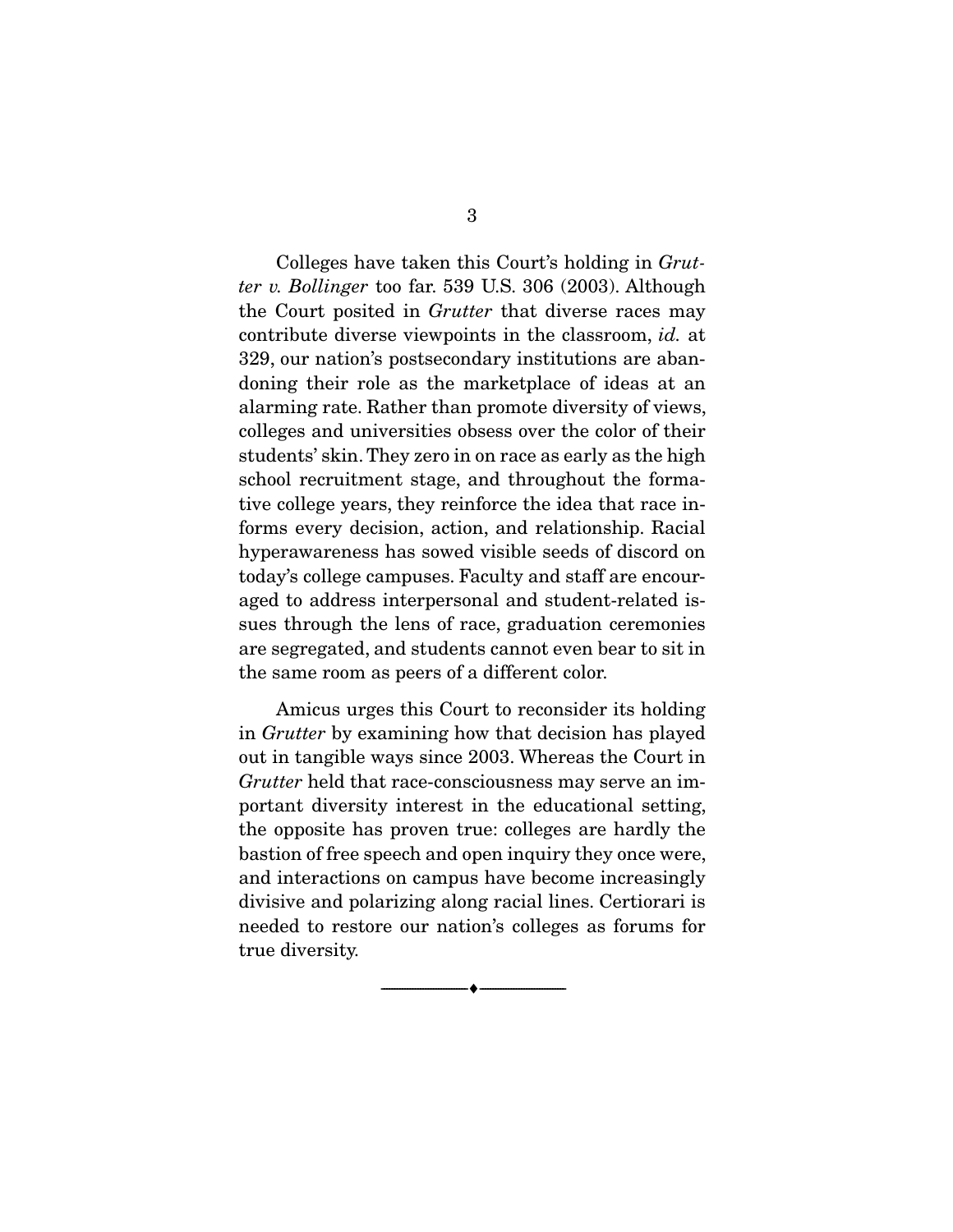#### **ARGUMENT**

# **I. This Court should grant certiorari because the holding in** *Grutter* **has allowed colleges to unconstitutionally consider applicants' race in the admissions process.**

It is "patently unconstitutional" for a college or university "to assure within its student body some specified percentage of a particular group merely because of its race or ethnic origin." Grutter, 539 U.S. at 329 (quoting Regents of Univ. of Calif. v. Bakke, 438 U.S. 265, 307 (1978) (opinion of Powell, J.)) (internal quotation marks omitted). Rather than use racial balancing to achieve a target number of representation among each racial group, a university can only examine race on an individual basis and in a way that directly provides educational benefits to the student body. Parents Involved in Cmty. Sch. v. Seattle Sch. Dist. No. 1, 551 U.S. 701, 726 (2007).

 If the racial composition of an admitted class remains relatively unchanging from year to year, there is strong evidence of racial balancing. Id. at 710; see also Cavalier ex rel. Cavalier v. Caddo Par. Sch. Bd., 403 F.3d 246, 248 (5th Cir. 2005); Perrea v. Cincinnati Public Schools, 709 F. Supp. 2d 628, 635, 645–46 (S.D. Ohio 2010). In the decade following Grutter, the racial makeup of Harvard's admitted classes hardly wavered. This is because Harvard looks at race throughout its admissions process in a way that can only be deemed unconstitutional.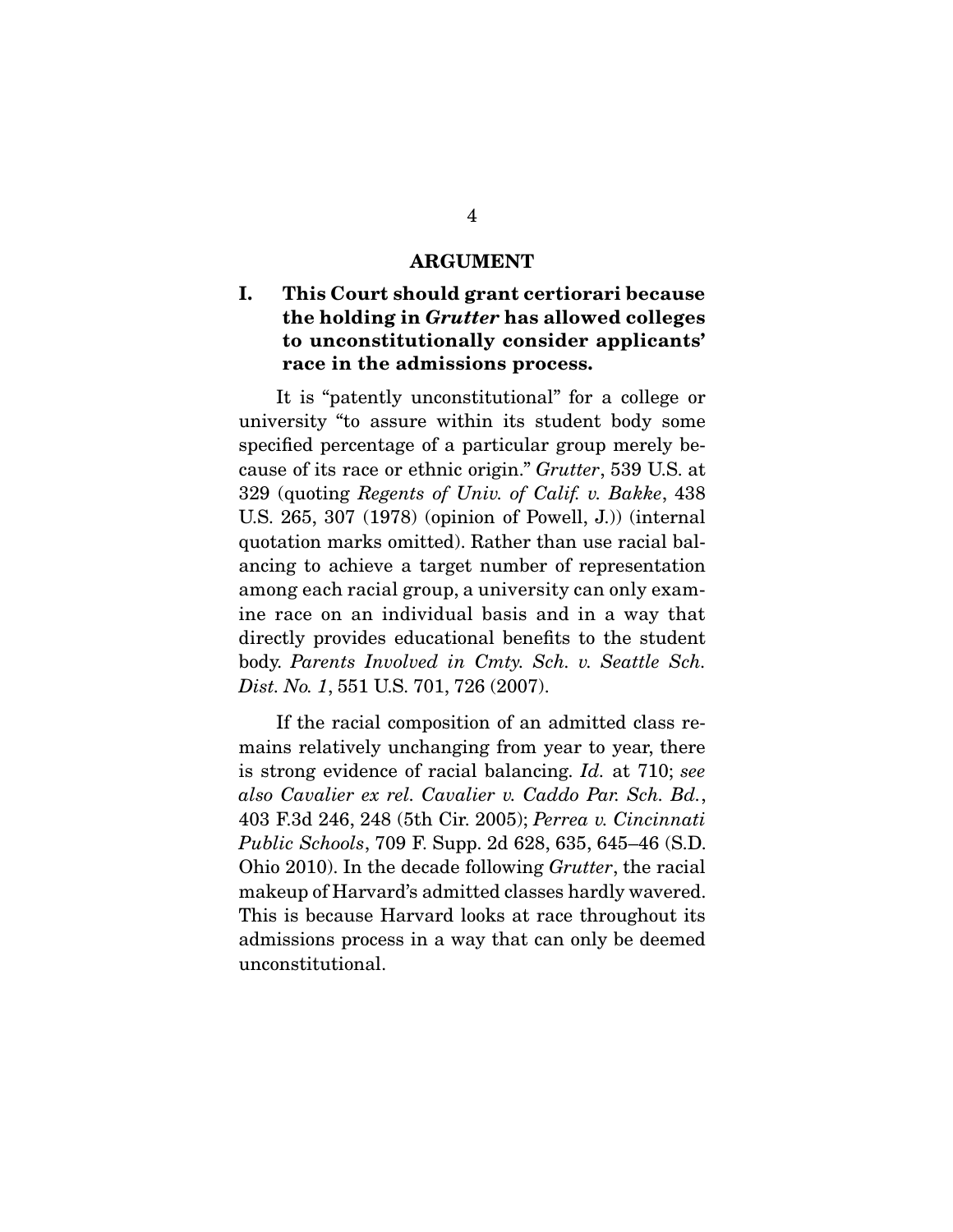For example, each year Harvard establishes a "target number" of applicants to admit because the College only has room for about 1,600 students. App. 132. The admissions office bases the number upon a yield rate, which predicts the number of applicants who will accept an offer of admission. Id. at 24–25. The admissions office relies on racial data to determine the yield rate "because different racial groups historically accept offers to attend Harvard at differing rates." Id. at 137. And throughout the application review process, Harvard monitors the "racial distribution" of the incoming class to ensure it maintains diversity without overenrolling students. *Id.* at 137.

 The portion of each racial group per admitted class has remained shockingly stable at Harvard since the Grutter decision. Harvard keeps its numbers stable by looking at the racial composition of the incoming class—and even past classes—as it makes admissions decisions. Pet. at 9. And Harvard is not alone; most, if not all, Ivy League schools have similar data that reflects racial balancing in the admissions process. JA156. The data at these schools contrasts significantly with the data at other elite colleges, such as Caltech, where the admissions office does not consider race at any point and where the racial composition of each admitted class has fluctuated noticeably over time. JA160–162.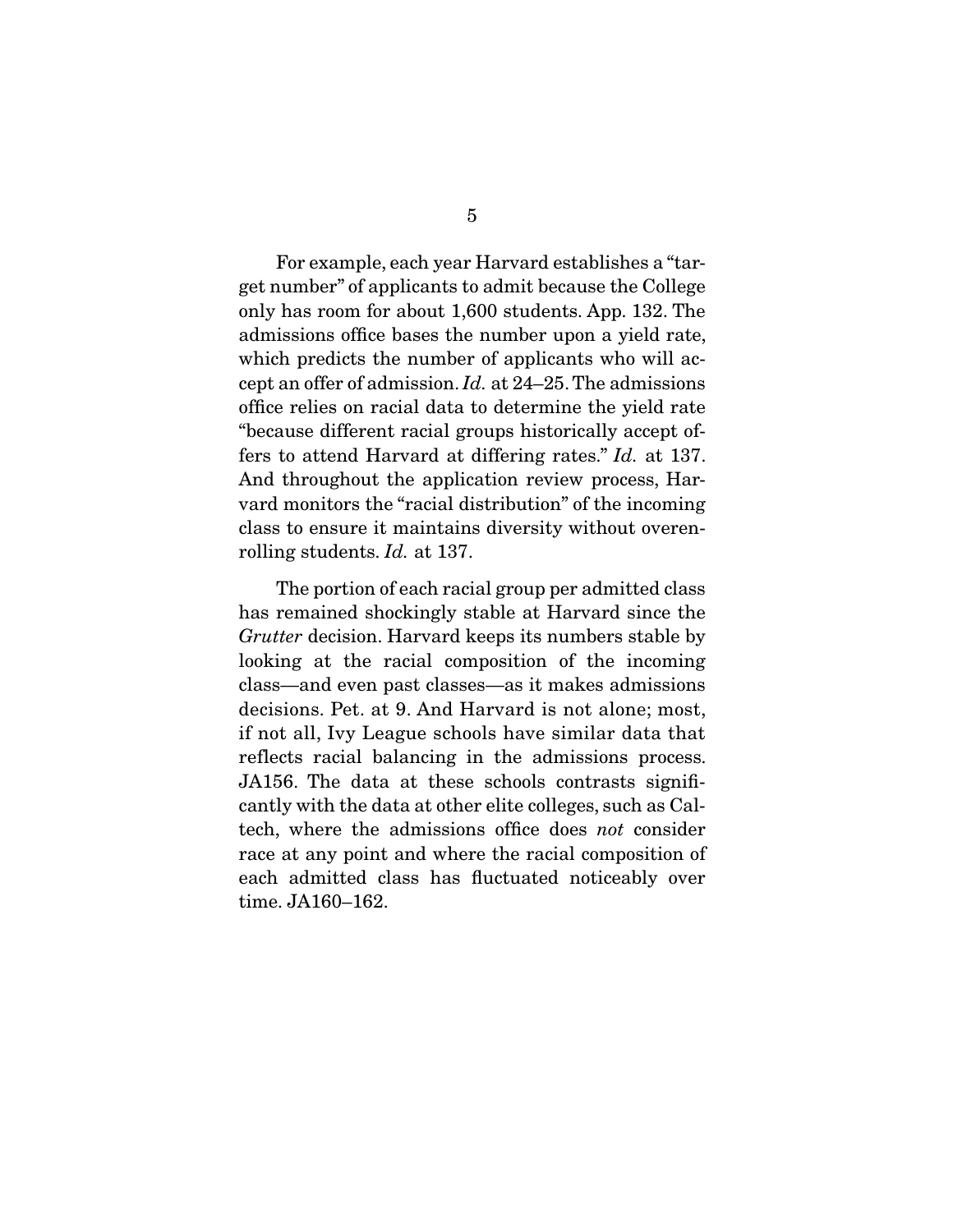# **A. Data shows that Harvard engages in racial balancing through its admissions process.**

Asian-American admissions at Harvard peaked in the early 1990s and have remained stagnant since then. App. 140; JA156–157 (citing Ron Unz, The Myth of American Meritocracy, American Spectator (Dec. 2012)). One study shows that despite "high fluctuations in the number of applications," Asian-American enrollment at Harvard barely varied from 1995 to 2011. JA157. In fact, it remained "within a single point of the 16.5 percent average[.]"  $Id$ . When examining the racial makeup of Harvard's admitted classes in more recent years, the data is still stagnant. See, e.g., JA4434–4435. Each year, a class consists of almost the same percentages of African-American, Hispanic-American, Asian-American, and white students as the year before. Id.

 The following charts depict the racial composition of minorities within each admitted class at Harvard for the Classes of 2010 to 2017. The charts reflect stability among each racial group over the years, as each portion of the admitted class remained within a small range of percentage points.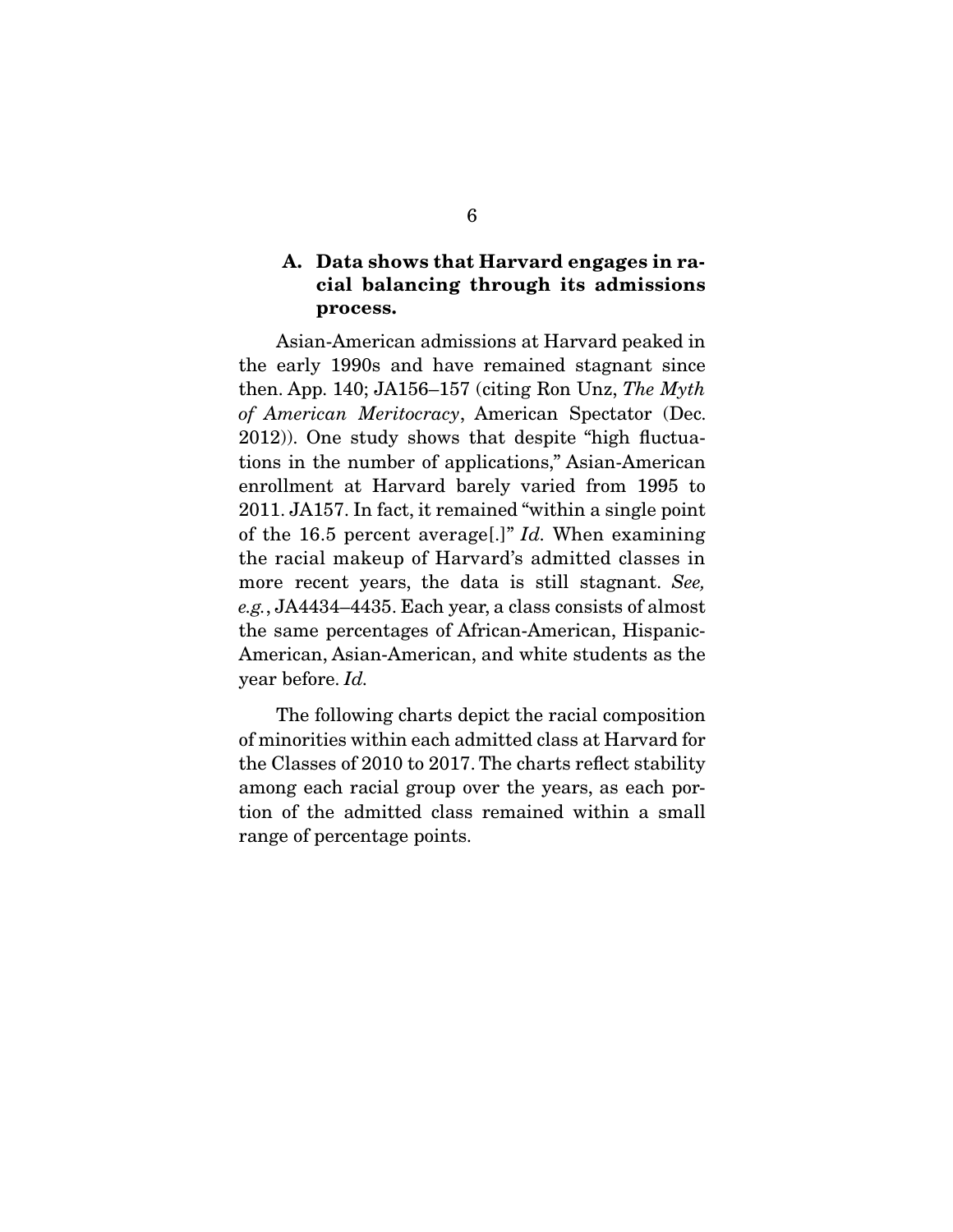| Percentage of Admitted Class by Race |          |          |                                                                     |                   |     |                             |          |      |
|--------------------------------------|----------|----------|---------------------------------------------------------------------|-------------------|-----|-----------------------------|----------|------|
| (Old Methodology)                    |          |          |                                                                     |                   |     |                             |          |      |
|                                      |          |          | Class  Class   Class   Class  Class   Class   Class   Class   Class |                   |     |                             |          |      |
|                                      | $\sigma$ | $\sigma$ | $\sigma f$                                                          | of of of $\sigma$ |     |                             | $\sigma$ | of   |
|                                      | 2010     |          | 2011   2012   2013   2014   2015   2016   2017                      |                   |     |                             |          |      |
| Asian<br>Am.                         | 17.6     | 19.5     | 19.1   17.5   19.8   19.3   20.3                                    |                   |     |                             |          | 19.5 |
| African<br>Am.                       | 10.4     | 10.5     | 10.0                                                                |                   |     | $10.4$   11.1   11.6   10.0 |          | 11.4 |
| Hispanic                             | 9.7      | 9.9      | 8.9                                                                 | 10.6              | 8.8 | 11.1                        | 9.3      | 10.4 |

JA4434–4435. The portion of Asian Americans making up each admitted class ranged from 17.5% to 20.3%, thus staying within a range of 2.8%. Hispanic-American students stayed within 2.3%, and African-American students stayed within an even smaller range of 1.6%.

| Percentage of Admitted Class by Race<br>(New Methodology) |          |          |          |          |  |  |
|-----------------------------------------------------------|----------|----------|----------|----------|--|--|
|                                                           | Class of | Class of | Class of | Class of |  |  |
|                                                           | 2014     | 2015     | 2016     | 2017     |  |  |
| Asian Am.                                                 | 17.9     | 17.6     | 20.5     | 19.9     |  |  |
| African<br>Am.                                            | 11.0     | 11.6     | 10.0     | 11.4     |  |  |
| Hispanic<br>Am                                            | 10.0     | 12.1     | 11.1     | 11.5     |  |  |

 ${\rm J}A4446\text{--}4447.$  Even with a new methodology, $^2$  the numbers were essentially the same. Asian Americans made

<sup>2</sup> Harvard adopted a new methodology for admissions that took better account of students who identified across more than one racial group. App. 136 n.22. "This avoids double counting but results in the underreporting of the representation of minority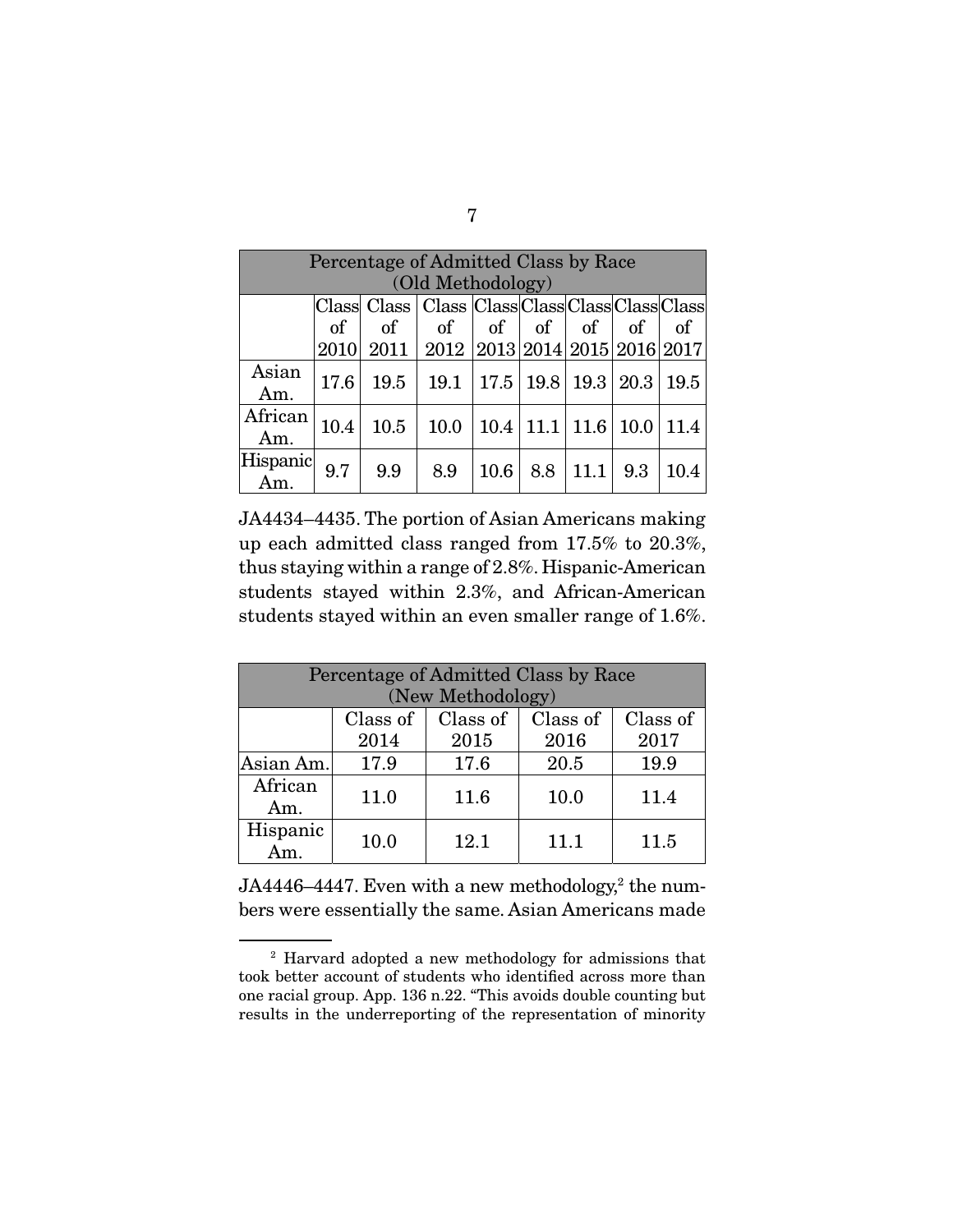up about 17.6% to 19.9% of the admitted classes from 2014 to 2017—a range of 2.9%. Hispanic-American students stayed within the range of 2.3%, and the range of African-American students did not change at all at 1.6%. As the United States pointed out on behalf of Petitioner before the First Circuit Court of Appeals, "[T]he minimal variation . . . is much narrower than the 6.6-percentage-point range in underrepresented minorities the Supreme Court sustained in *Grutter*." CA1.U.S.Br. 14 (citing Grutter, 539 U.S. at 336).

 In contrast, Harvard has offered inflated numbers that suggest a major variation within each racial group over the years. See, e.g., App. 206–208; JA6114–6115; JA5735–5742. But Harvard only produces its data on a group-by-group basis, without examining the variation of each racial group within the context of the overall admitted class. For example, under the old methodology, the percentage of Asian Americans admitted to the Class of 2014 was 19.8%, an increase of 2.3% from the prior year. JA4435. Yet Harvard claims that the percentage of admitted Asian-American students skyrocketed by 21 percentage points (-8% to 13%). JA6114. This, Harvard argues, shows that no racial balancing occurred.

 To illustrate Harvard's misleading data, imagine that Harvard only admitted one Asian-American student in 2013, and two Asian-American students in 2014. Its graphs would show a 100% increase between

racial and ethnic groups because many students identify with two or more racial groups." Id.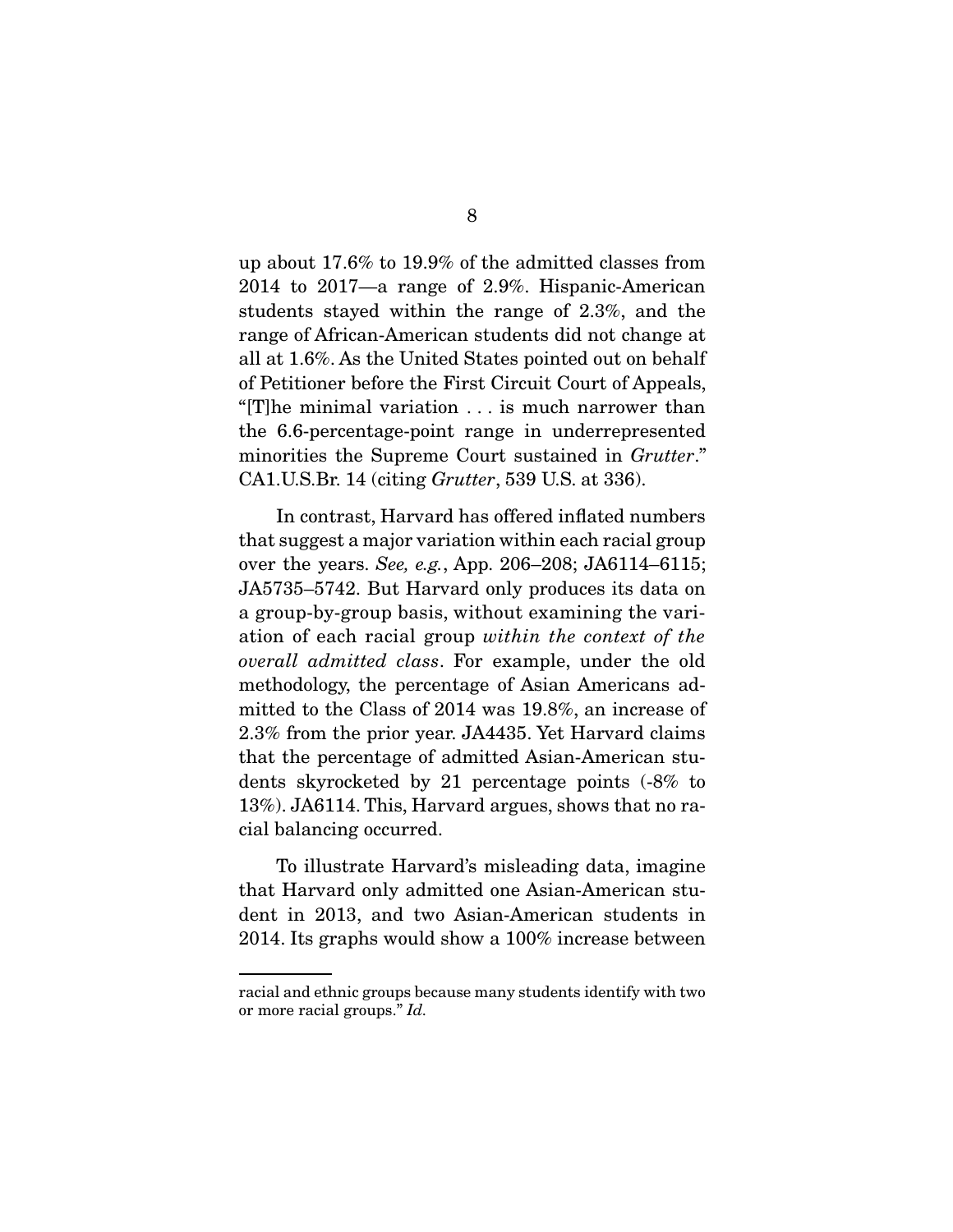2013 and 2014. If Harvard then admitted just one student in 2015, the numbers would show a 50% decrease that year. If the College admitted one more student in 2016, the numbers would show a 100% increase, and so on. These percentages, the College would say, do not lend themselves to racial balancing because the variations between them are so large. But in reality, Harvard would have stayed within a very small range, fluctuating between only one and two admitted Asian-American students over the years. This minor variation points to racial balancing. See Parents Involved, 551 U.S. at 710 (striking down as unconstitutional a school district's efforts to maintain a "predetermined range" of racial groups among students at each school).

 Throughout this lawsuit, Harvard has zoomed in too closely on the data. It distracts by pointing to the year-to-year fluctuations within a racial group while omitting the racial group's makeup within the larger admitted classes. Its data thus disregards the overall stability of each racial group within each admitted class in the decade following Grutter. Such stability, this Court has held, is evidence of racial balancing. See, e.g., Parents Involved, 551 U.S. at 710; accord Cavalier, 403 F.3d at 248 (relying on Supreme Court precedent to find a school cannot set a target number of enrollment percentages based on race); Perrea, 709 F. Supp. 2d at 645–46 (finding unconstitutional a school's attempts to maintain the same rough percentages of racial groups among teachers).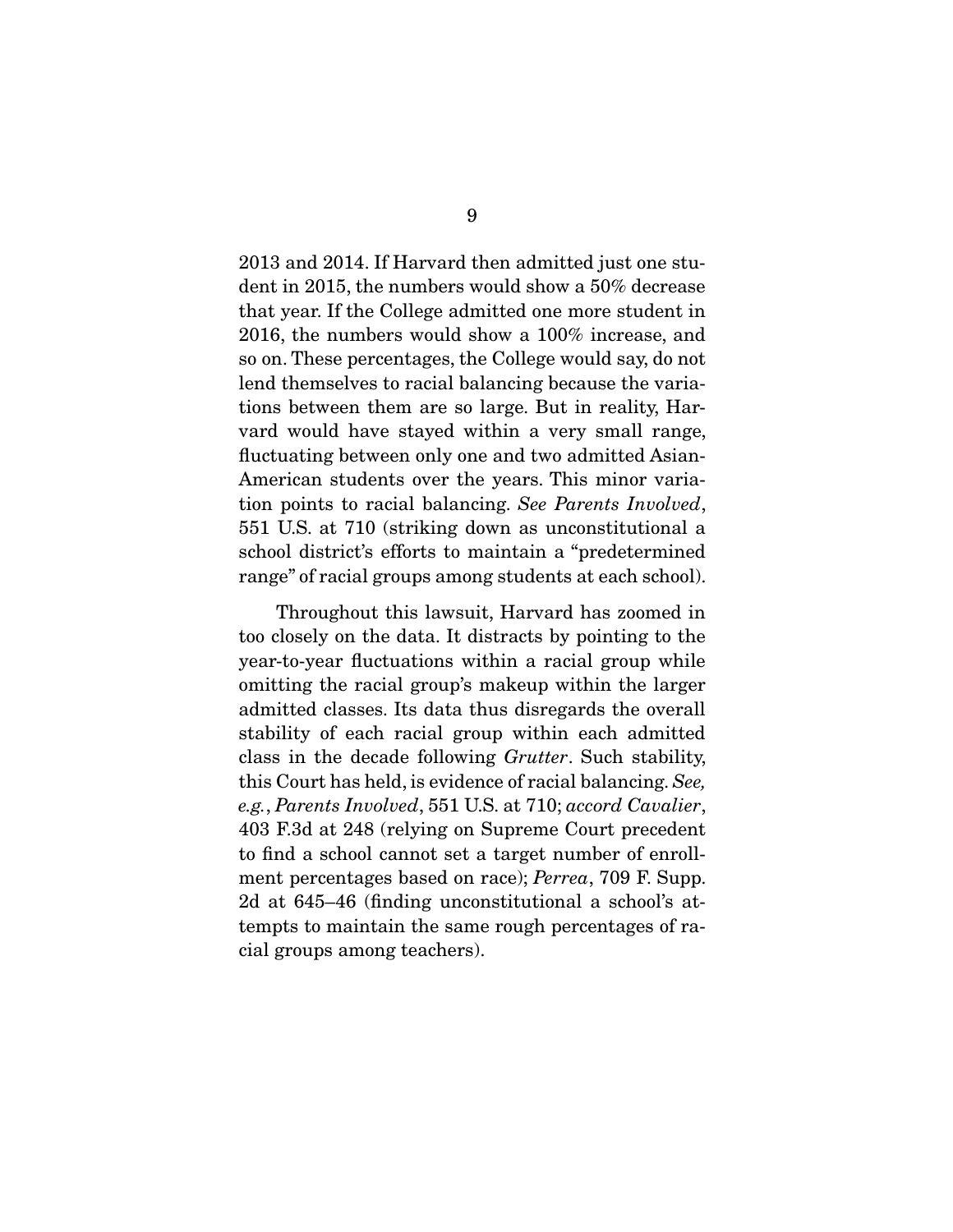# **B. Other elite colleges and universities appear to engage in racial balancing.**

 Data also reveals that Harvard is not alone. All Ivy League colleges have shockingly similar percentages to Harvard's, suggesting that most colleges engage in some sort of racial balancing.

| Percentage of Asian-American Enrollment |               |    |    |    |    |    |                                    |
|-----------------------------------------|---------------|----|----|----|----|----|------------------------------------|
|                                         | by Ivy League |    |    |    |    |    |                                    |
|                                         |               |    |    |    |    |    | 2007 2008 2009 2010 2011 2012 2013 |
| <b>Brown</b>                            | 15            | 16 | 15 | 15 | 14 | 12 | 14                                 |
| Columbia                                | 17            | 17 | 16 | 16 | 16 | 16 | 18                                 |
| Cornell                                 | 16            | 17 | 17 | 16 | 16 | 16 | 16                                 |
| Dartmouth                               | 14            | 14 | 15 | 15 | 14 | 14 | 14                                 |
| Harvard                                 | 15            | 17 | 17 | 16 | 17 | 18 | 18                                 |
| Penn                                    | 17            | 17 | 18 | 18 | 18 | 18 | 18                                 |
| Princeton                               | 14            | 15 | 16 | 17 | 18 | 19 | 17                                 |
| Yale                                    | 14            | 14 | 15 | 15 | 15 | 16 | 16                                 |

JA156. This chart demonstrates that the rough percentage of Asian Americans enrolled in Ivy League colleges stayed around 15% from 2007 to 2013. More tellingly, the percentage range over the years within each school was relatively unchanging. Brown had the highest range at 4%, while Cornell, Dartmouth, and Penn each stayed within a range of 1% or less.

 As Petitioner pointed out in its Complaint before the district court, other elite universities, like Caltech, do not consider race during the admissions process. JA160. For example, the following table and graph generally show how the percentages of Asian-American enrollment diverged between Harvard and Caltech.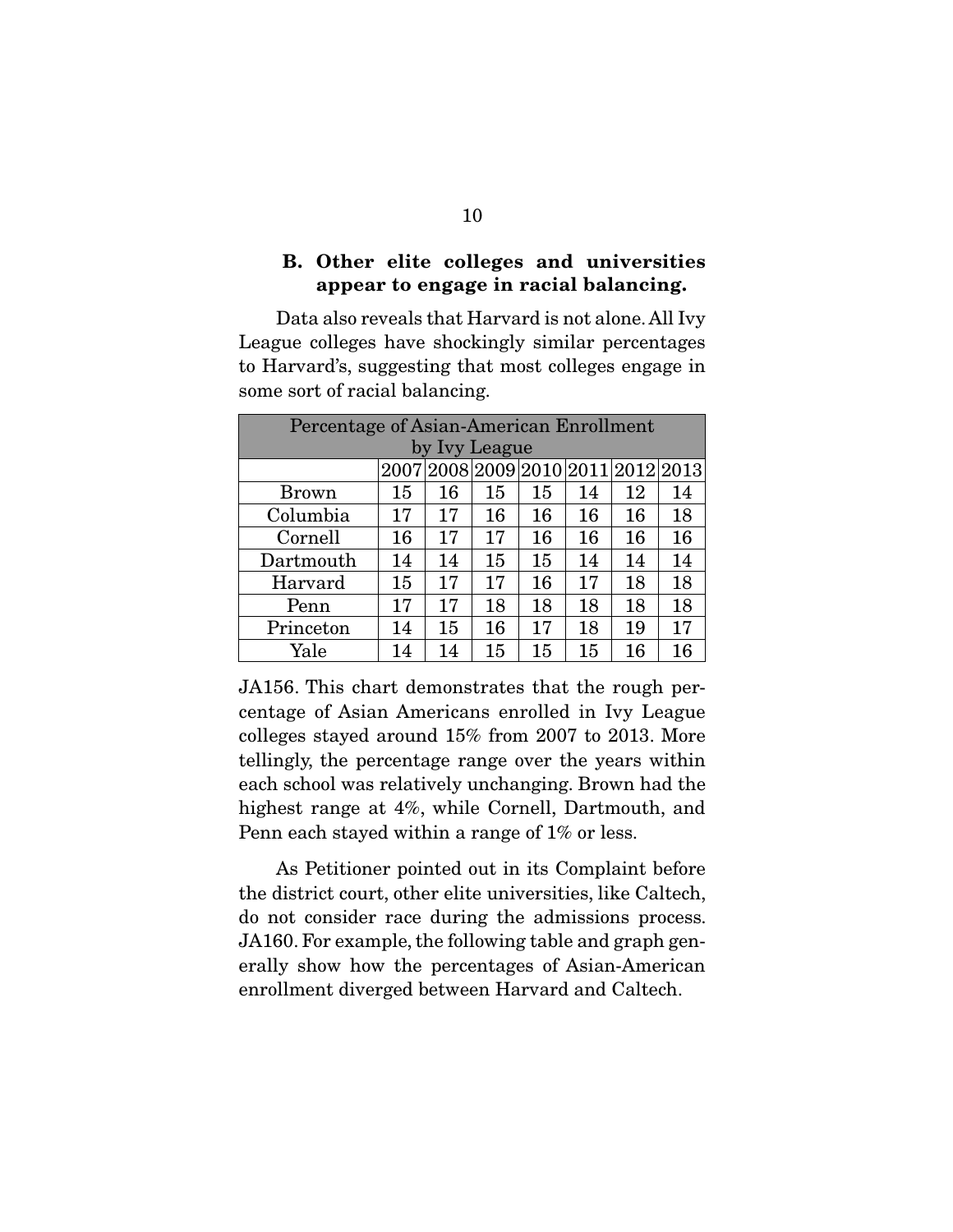| Percentage of Asian-American Enrollment |         |         |  |  |  |
|-----------------------------------------|---------|---------|--|--|--|
|                                         | Harvard | Caltech |  |  |  |
| 1992                                    | 19.1    | 25.2    |  |  |  |
| 1993                                    | 20.6    | 26.9    |  |  |  |
| 1994                                    | 18.3    | 29.8    |  |  |  |
| 1995                                    | 18.4    | 29.1    |  |  |  |
| 1996                                    | 17.5    | 27.6    |  |  |  |
| 1997                                    | 17.4    | 27.4    |  |  |  |
| 1998                                    | 17.0    | 24.1    |  |  |  |
| 1999                                    | 17.2    | 24.3    |  |  |  |
| 2000                                    | 17.1    | 24.9    |  |  |  |
| 2001                                    | 16.4    | 24.5    |  |  |  |
| 2002                                    | 16.3    | 27.2    |  |  |  |
| 2003                                    | 16.2    | 31.1    |  |  |  |
| 2004                                    | 17.1    | 31.1    |  |  |  |
| 2005                                    | 17.6    | 33.0    |  |  |  |
| 2006                                    | 14.3    | 37.4    |  |  |  |
| 2007                                    | 15.4    | 38.1    |  |  |  |
| 2008                                    | 16.7    | 39.8    |  |  |  |
| 2009                                    | 17.0    | 39.9    |  |  |  |
| 2010                                    | 15.6    | 39.4    |  |  |  |
| 2011                                    | 17.2    | 38.8    |  |  |  |
| 2012                                    | 17.7    | 39.6    |  |  |  |
| 2013                                    | 18.0    | 42.5    |  |  |  |

11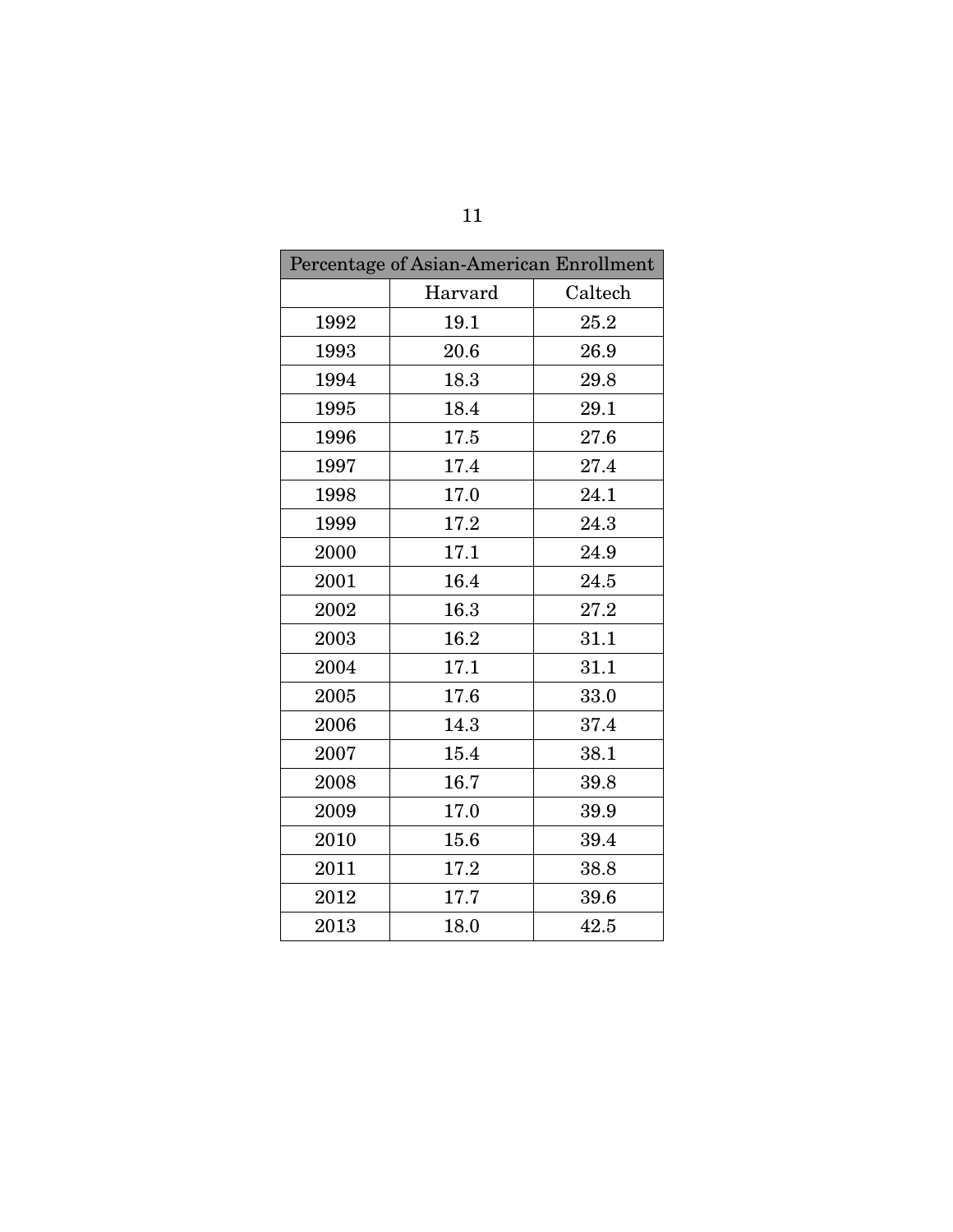

12

JA161–162. In 1993, the portion of enrolled Asian-American students at Harvard was its highest at 20.6%. Since then, the number has stayed between about 15% and 18%. In contrast, Caltech's enrollment in 1993 was 26.9% Asian-American. In the late 1990s and early 2000s, that number went down to roughly 24%. But from 2001 to 2013, it steadily increased to 42.5%.

 At Caltech, the numbers of enrolled Asian-American students have significantly increased since the 1990s. But while the enrollment numbers at this elite school have steadily grown over time, Harvard's remain the same. This is not for a lack of applications; despite making up only 6% of our nation's population, Asian Americans have comprised approximately 22% of Harvard's applicant pool in recent years. App. 112–113. Again, this reveals that Harvard has engaged in unconstitutional racial balancing.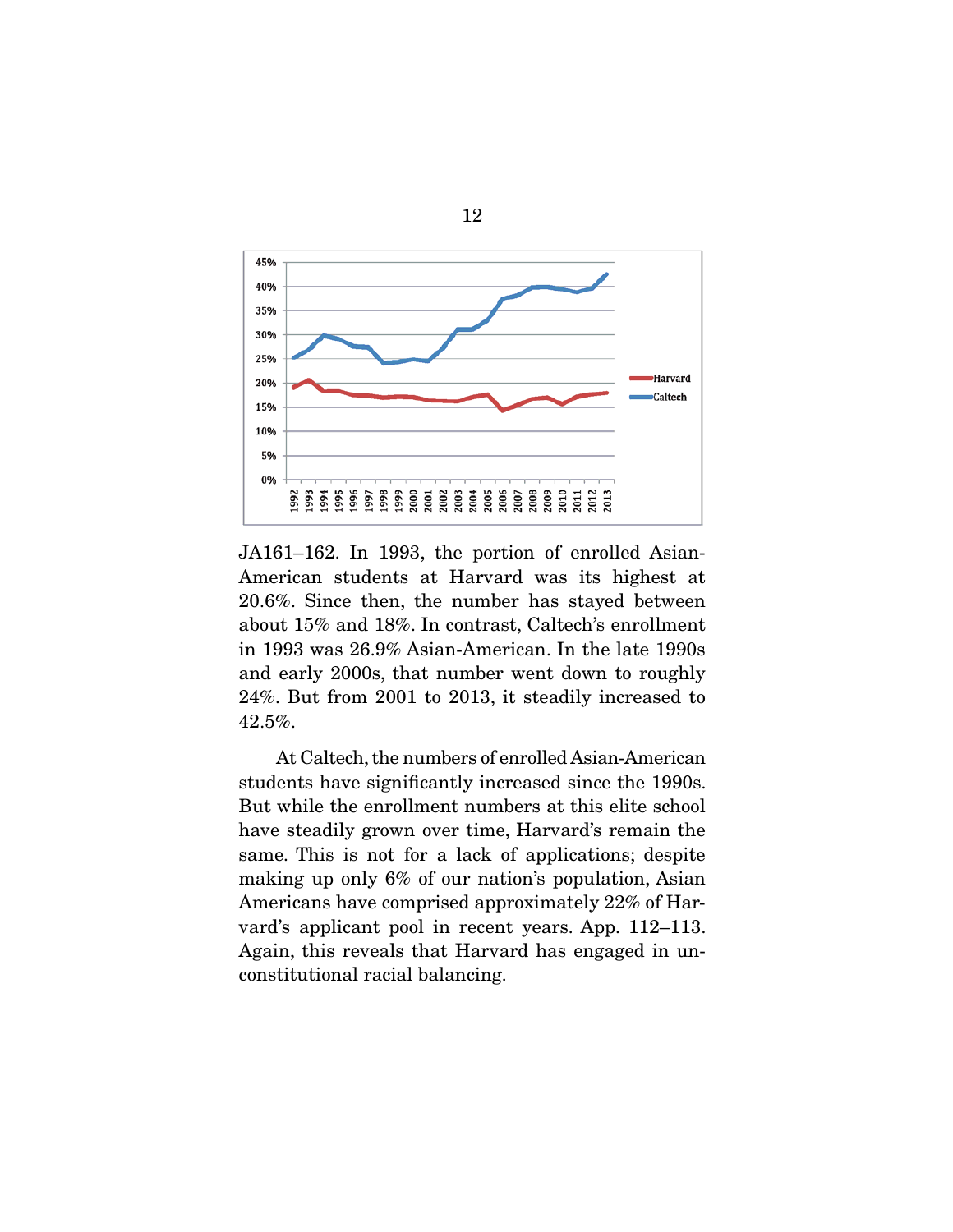# **C. Even without the data, practices by the admissions department show that Harvard is "obsessed with race."**

 Harvard kicks off its admissions process each year by recruiting high school students based on the color of their skin. Pet. at 8. For example, Harvard invites students of African-American and Hispanic descent to apply to the College if they have a PSAT score of 1100 or higher. Id. Harvard does not extend the invitation to students of Asian-American descent unless they score at least 250 points higher than the other minorities. Id. When asked why it failed to apply the same recruitment standards to all minority students, Harvard could not give "a precise answer." JA583:6–23.

 Harvard admissions officers take race into account when considering whether to advance an application at each round in the admissions process. App. 126. First, as applications roll in, the Harvard admissions office condenses key data about each applicant into a two- to three-page summary sheet. Id. at 127. One of the data points is the applicant's race. Id. at 128. Each time an admissions officer considers an application, he or she chooses whether to pass the application and summary sheet along to the next round. Id. at 127–133. Finally, once the application survives the winnowing process and appears before the full admissions committee, each applicant's summary sheet—including the race of the applicant—is displayed on a screen. Id. at 129.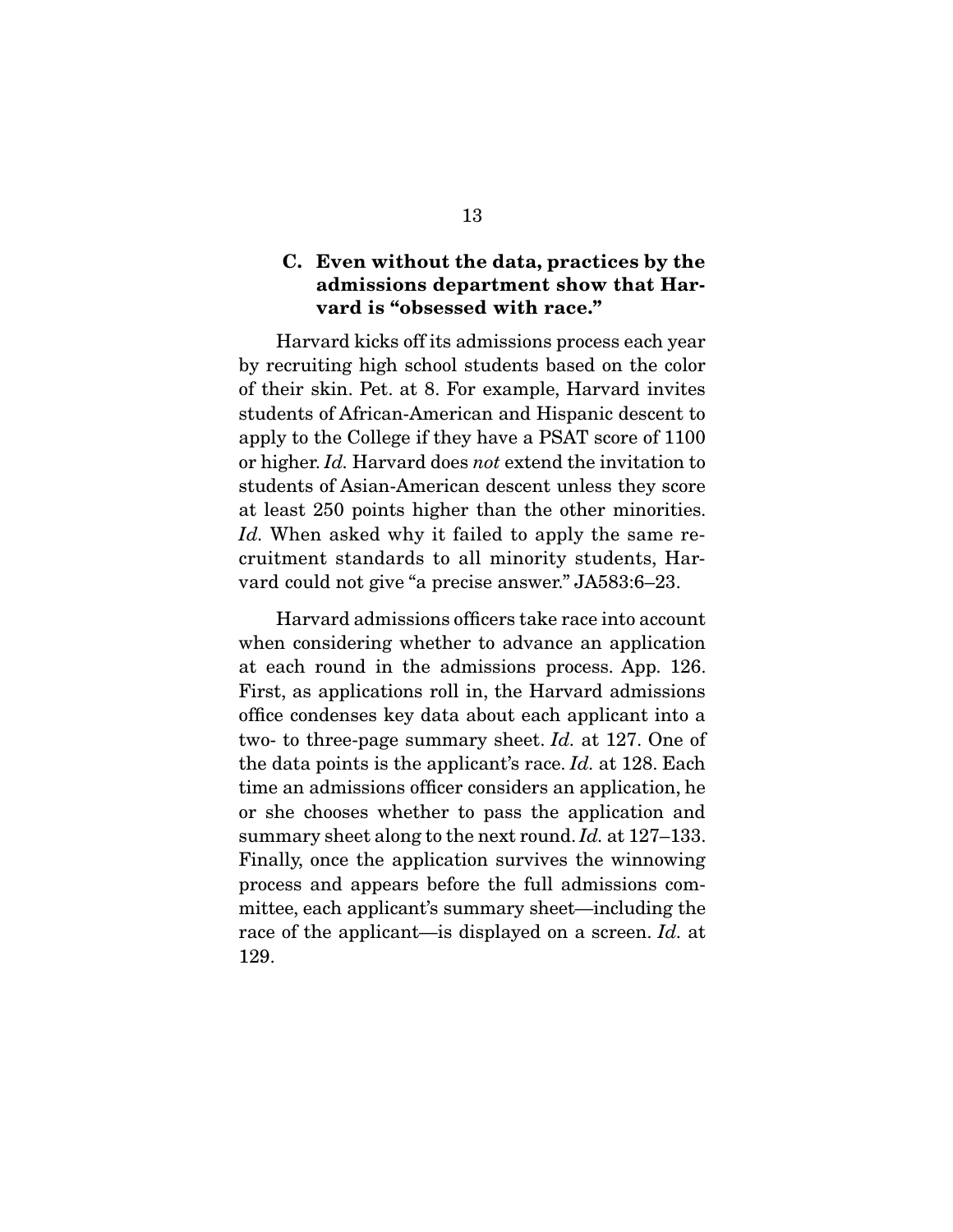To ensure the admissions office is meeting its target number of racial groups each year, the Dean of Admissions tracks the ethnic makeup of the applicant pool through "one-pagers" that "provide a snapshot of the projected class and compare it to the prior year." Id. at 135. The Dean frequently shares this data with the application review committee. "For example, at the start of the full Admissions Committee meetings, he usually states how many students are being recommended for admission by the subcommittees and how the breakdown of the class compares to the prior year in terms of racial identities and other demographics." Id. at 136. And if a demographic group is not sufficiently represented in the applicant pool on a given year, Harvard can "give additional attention to applications from students within that group." Id. at 136– 137.

 Finally, once the admissions committee has narrowed down its list of applicants to fall within the target range, it engages in a "lop process" to eliminate the final few candidates. Id. at 133. To assist with "lopping," the committee considers five factors: athleticism, socioeconomic class, legacy status, gender, and race. Id. Once again, the Dean of Admissions informs the committee about the racial composition of the class before the committee determines which applications to reject. Id. Only after completion of this extensive, race-conscious process are acceptance letters finally mailed.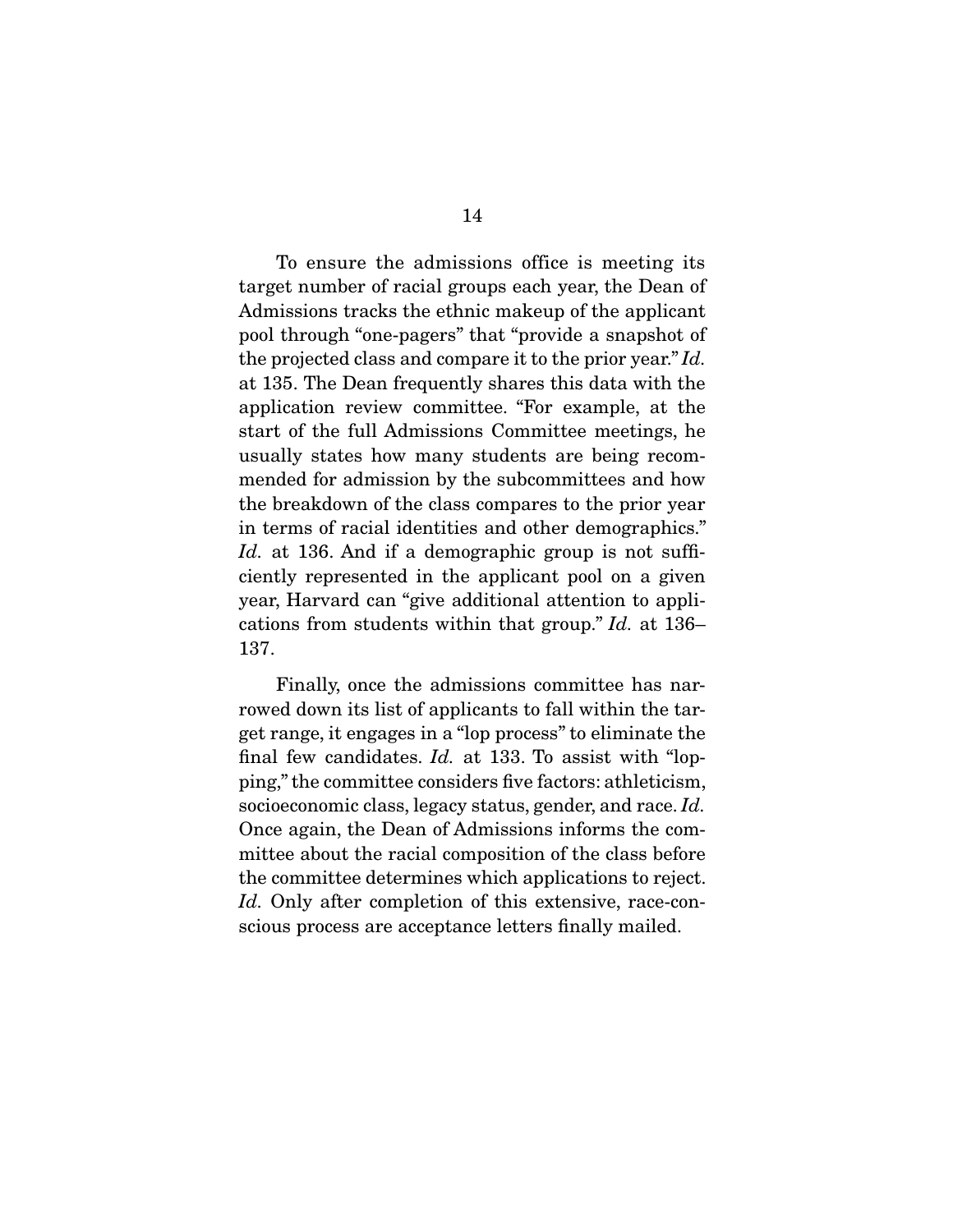# **II. This Court should grant certiorari because the** *Grutter* **decision conflates diversity of color with diversity of thought in a way that harms college students.**

This Court has long held that a college campus is the "marketplace of ideas" where students are exposed "to that robust exchange of ideas which discovers truth." Keyishian v. Board of Regents, 385 U.S. 589, 603 (1967). Indeed, freedom of speech and academic inquiry are "vital" on college campuses, because only through thoughtful debate and discourse can real education occur. Healy v. James, 408 U.S. 169, 180 (1972). Open dialogue is particularly vital on college campuses where students are formed into tomorrow's leaders; as such, they must be well-versed on matters of public import and our nation's founding principles of freedom and equality. See Garrison v. Louisiana, 379 U.S. 64, 74–75 (1964).

 Diversity contributes significantly to a wellrounded college experience. Indeed, this Court held in Grutter that "attaining a diverse student body is at the heart of [a university's] proper institutional mission" for exchanging ideas. Grutter, 539 U.S. at 329. But diversity of color alone does not necessarily produce diversity of thought in the classroom. In fact, to assume that members of one race will bring a particular point of view to campus is a form of stereotypical thinking. Pet. at 23–24 ("The Fourteenth Amendment normally forbids 'the assumption that race or ethnicity determines how [individuals] act or think.'") (quoting *Metro*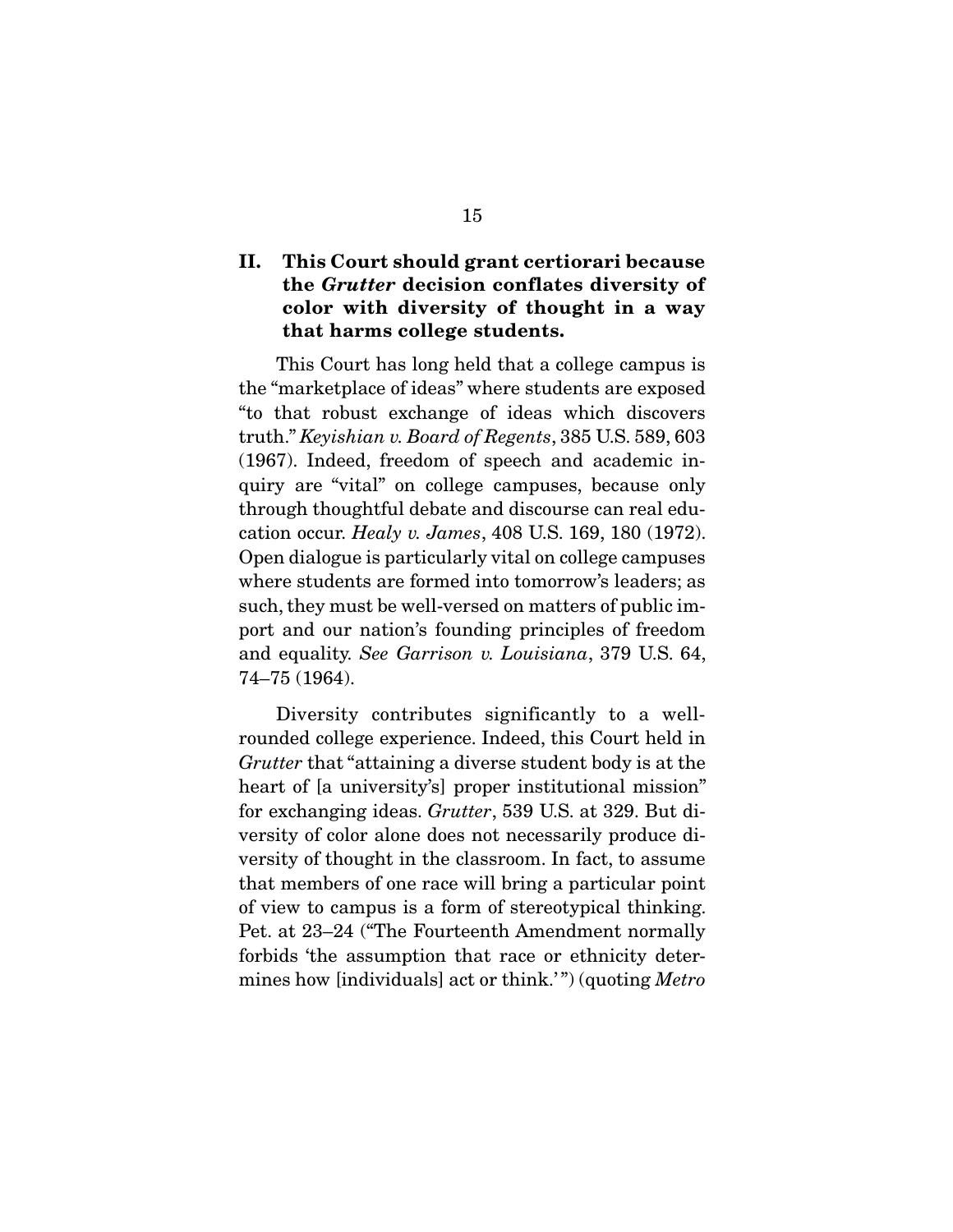## Broad., Inc. v. FCC, 497 U.S. 547, 602 (1990) (O'Connor, J., dissenting)).

 Moreover, college students feel there is a decrease in diversity of thought on campus. For example, in a recent survey of nearly 20,000 college students, a shocking 60% of students revealed that they have withheld viewpoints on campus for fear of how others would respond. Press Release, Foundation for Individual Rights in Education, Largest Ever Free Speech Survey of College Students Ranks Top Campuses for Expression (Sept. 29, 2020).<sup>3</sup> Students at Ivy League schools were most in favor of using violence to shut down speech events. Id. And minority groups, including women, LGBTQ students, and African-American students, were statistically less tolerant of others' views. Id.

This Court's reasoning in Grutter—that considering race in the admissions process allows colleges to fulfill their educational goals—has not held true in practice. In many ways, it undermines the advancements of this country because it allows members of a university to examine everything through a racial lens, starting at the very beginning with the admissions process. It reinforces the harmful idea that students should be hyperconscious of the color of their skin and that of their peers. For if colleges can form first impressions of students based on their race, what is to prevent college students from doing the same?

<sup>3</sup> www.thefire.org/largest-ever-free-speech-survey-of-collegestudents-ranks-top-campuses-for-expression/.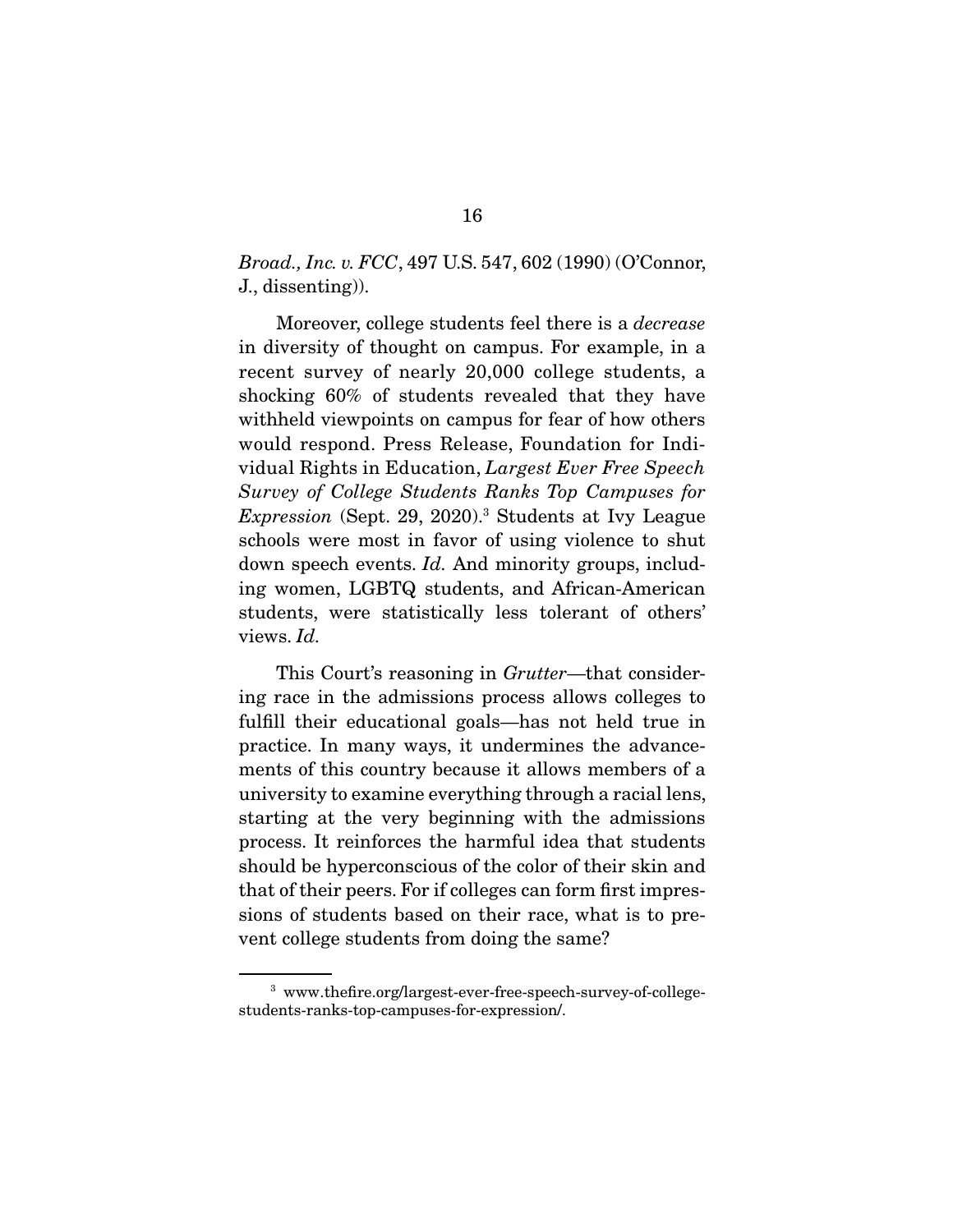Take Columbia University, for instance. The Ivy League recently made headlines for its 2021 graduation plans. See Dustin Barnes, Columbia University Offering Graduation Ceremonies Based on Race, Ethnicity, Income Status, USA Today (Mar. 16, 2021).<sup>4</sup> Along with its typical schoolwide commencement, the university has planned at least six "Multicultural Graduation Celebrations" for students who "self-identify in a variety of ways." Ben Zeisloft, 'The Endpoint of Critical Race Theory': Columbia University Faces Backlash for Segregated Graduations, Campus Reform  $(Mar. 16, 2021).<sup>5</sup>$  As the Columbia website shows, the celebrations are divided by race, socioeconomic status, and even sexual orientation:6

#### **EVENT REGISTRATION**

| For each graduation celebration you register for below, you will receive the link for the virtual event, details on<br>submitting congratulatory messages to graduates and information about event recordings. |
|----------------------------------------------------------------------------------------------------------------------------------------------------------------------------------------------------------------|
| I would like to register for the following: *                                                                                                                                                                  |
| Asian Graduation Celebration                                                                                                                                                                                   |
| <b>Black Graduation Celebration</b>                                                                                                                                                                            |
| $\Box$ FLI Graduation Celebration (First-generation and/or low income community)                                                                                                                               |
| Latinx Graduation Celebration                                                                                                                                                                                  |
| $\Box$ Lavender Graduation Celebration (LGBTQIA+ community)                                                                                                                                                    |
| Native Graduation Celebration                                                                                                                                                                                  |
| Select all that apply.                                                                                                                                                                                         |
|                                                                                                                                                                                                                |
|                                                                                                                                                                                                                |
| <b>Submit</b>                                                                                                                                                                                                  |
|                                                                                                                                                                                                                |

<sup>4</sup> www.usatoday.com/story/news/education/2021/03/16/columbiauniversity-offers-graduation-ceremonies-based-race-income/4716 586001/.

<sup>5</sup> https://campusreform.org/?id=17040.

<sup>6</sup> http://web.archive.org/web/20210308102343/www.cc-seas. columbia.edu/multicultural/graduationguests.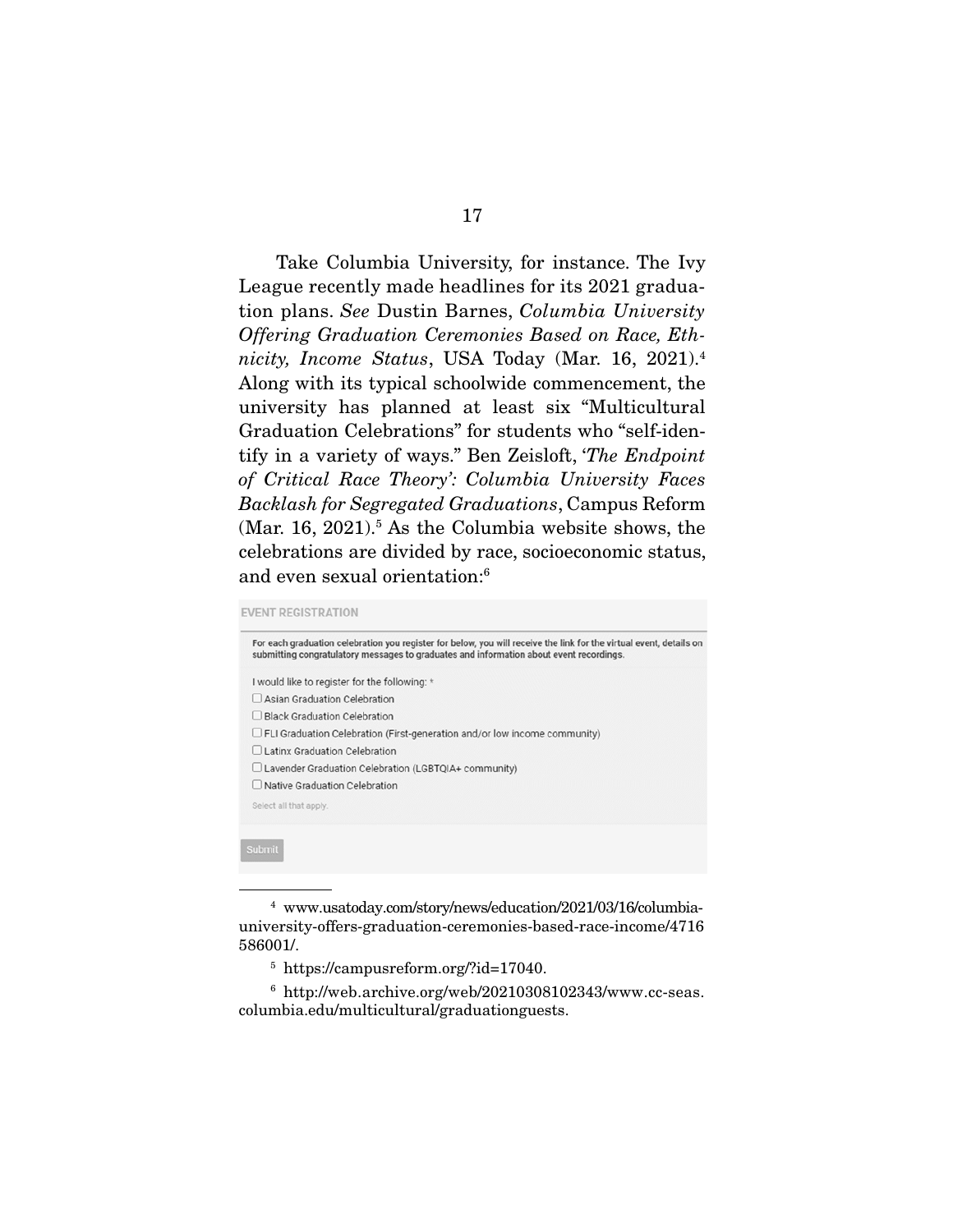Although Columbia has since clarified that the celebrations are voluntary and open to any student, its website shows that it still plans to tailor each celebration specifically to racial minorities, low-income students, and students who identify as LGBTQ. Id.

 And at Smith College, an elite private institution not far from Harvard, an employee recently resigned from her position in the Department of Residential Life. Bari Weiss, Whistleblower at Smith College Resigns over Racism (Feb. 19, 2021).<sup>7</sup> Through training sessions, curriculum, and conversations, the College informed the employee, a white woman, that she must view everything "through the lens of race, projecting rigid assumptions and stereotypes on students, thereby reducing them to the color of their skin." Id. The employee sat in meetings where the College openly discussed racial quotas in the hiring process. Id. And at a staff meeting in 2020, the employee indicated that she did not feel comfortable responding to personal questions about her racial identity. Id. The facilitators said that such discomfort was "an act of aggression" and a sign of "white fragility." Id. In her resignation letter, the employee wrote, "Under the guise of racial progress, Smith College has created a racially hostile environment in which individual acts of discrimination and hostility flourish." Id.

 Most harmful of all, the reinforcement of racial differences and "otherness" has trickled down to college

<sup>7</sup> https://bariweiss.substack.com/p/whistleblower-at-smithcollege-resigns.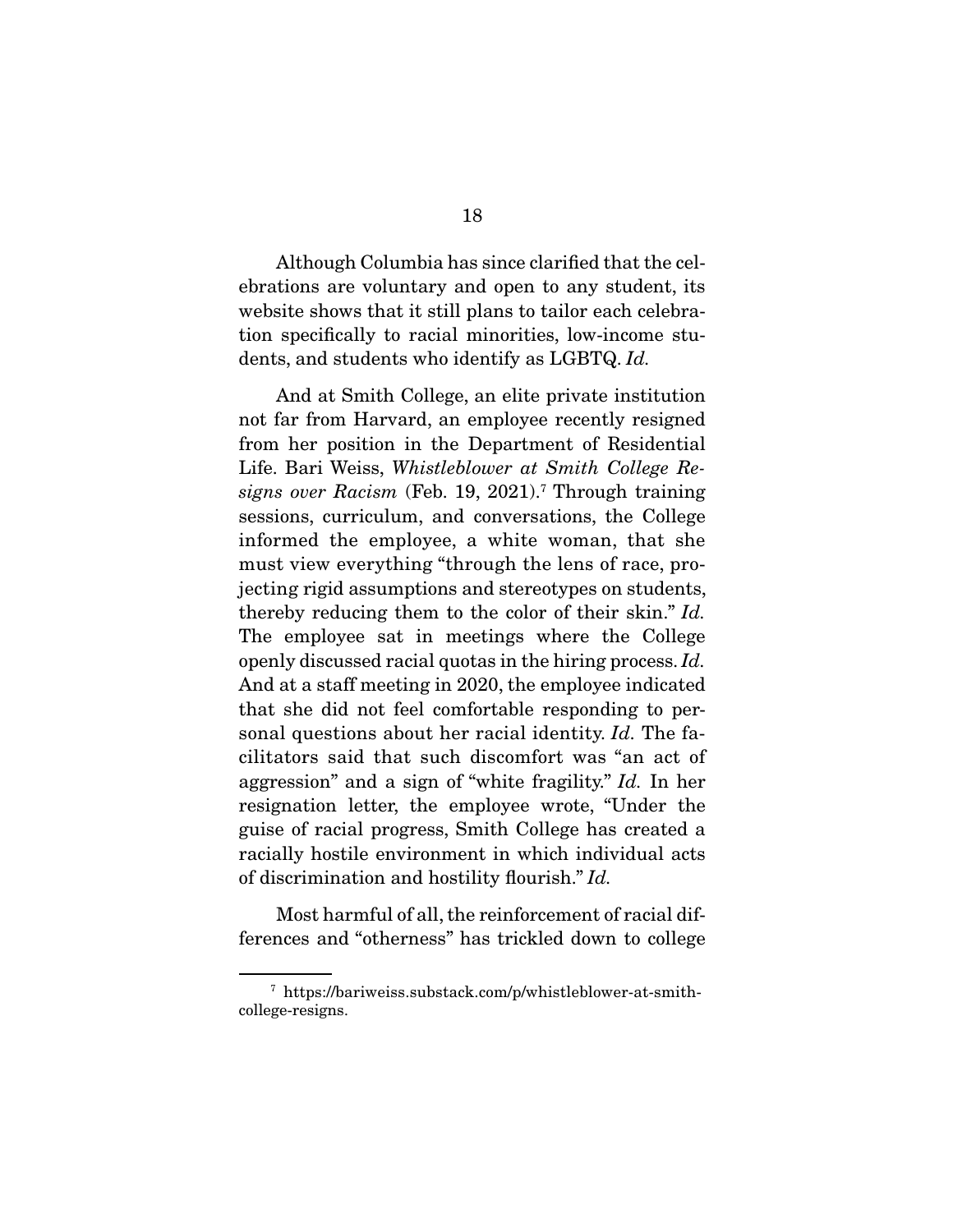students. For instance, at the University of Virginia in 2020, an African-American student asked white students to leave the college's new Multicultural Student Center. Edmund DeMarche, University of Virginia Student Says 'Too Many White People' at School's New Multicultural Center: Report, Fox News (Feb. 13, 2020).8 The student announced, "[T]here are just too many white people in here, and this is a space for people of color, so just be really cognizant of the space that you're taking up, because it does make some of us [people of color] uncomfortable when we see too many white people in here." Id.

 Openly encouraging staff to form assumptions about students based on their race. Segregating college graduations and campus facilities. Is this what diversity looks like? Under *Grutter*, the answer appears to be yes. The Grutter decision does not uphold true diversity—of thought, religion, politics, or culture because it still allows colleges like Harvard to significantly weigh race in the admissions process for the sake of educational diversity. The *Grutter* reasoning exacerbates racial stereotypes by conflating diversity of viewpoint with diversity of color. And as the examples above show, if race is allowed to infiltrate admissions decisions from the outset, there is nothing to stop race from informing and motivating every action on our nation's college campuses moving forward.

<sup>8</sup> www.foxnews.com/us/university-of-virginia-student-says-toomany-white-people-at-schools-new-multicultural-center-report.

--------------------------------- ♦ ---------------------------------